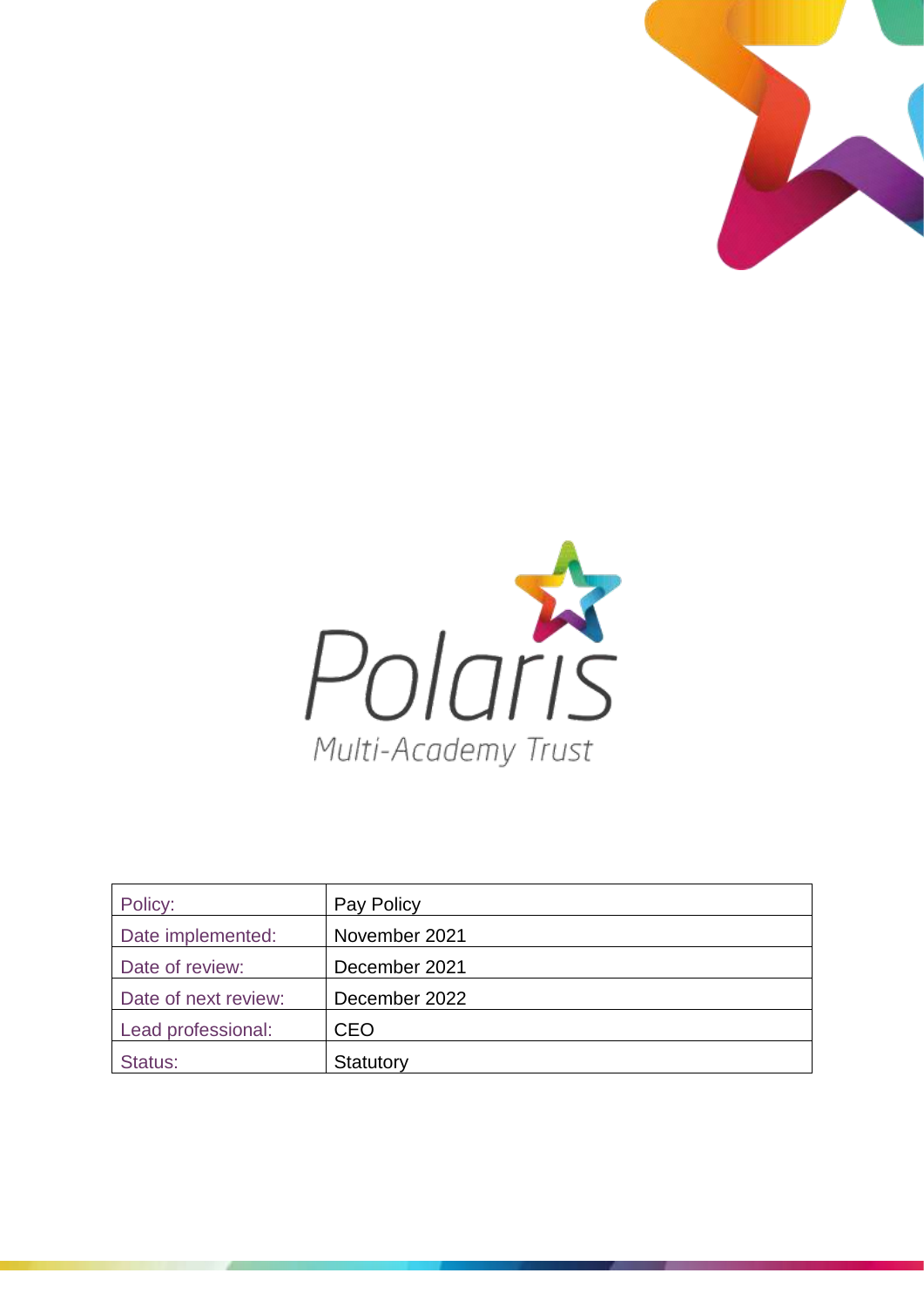**INDEX**

|                | <b>Contents</b>                                                       | Page      |
|----------------|-----------------------------------------------------------------------|-----------|
| $\mathbf{1}$   | Purpose of policy and guiding principles                              | 3         |
| $\overline{2}$ | Links with other policies or legislation                              | 4         |
| 3              | Consultation                                                          | 5         |
| 4              | Provisions                                                            | 6         |
| 5              | Performance related pay                                               | $7-9$     |
| 6              | Temporary responsibilities                                            | $10 - 12$ |
| $\overline{7}$ | Teachers newly appointed to the School                                | 13        |
| 8              | Early Career Teachers (ECTs)                                          | 14        |
| 9              | Teachers joining the School after 1 September                         | 15        |
| 10             | Pay progression and authorised leave                                  | 16        |
| 11             | Appeals                                                               | 17        |
| 12             | Roles and responsibilities                                            | 18        |
| 13             | Monitoring and evaluation                                             | 19        |
|                |                                                                       |           |
|                | Appendix 1 - teaching salaries                                        | 20        |
|                | Appendix 2 - discretionary additional experience points for classroom | 21        |
|                | teachers                                                              |           |
|                | Appendix 3 - progression to UPR                                       | 22        |
|                | Appendix 4 - TLR payments from 1 September                            | 23-24     |
|                | Appendix 5 - recruitment and retention allowances                     | 25        |
|                | Appendix 6 - other allowances and payments                            | 26        |
|                | Appendix 7 - Additional payment calculations                          | 27        |
|                | Appendix 8 - Central Trust Staff Pay                                  | 28        |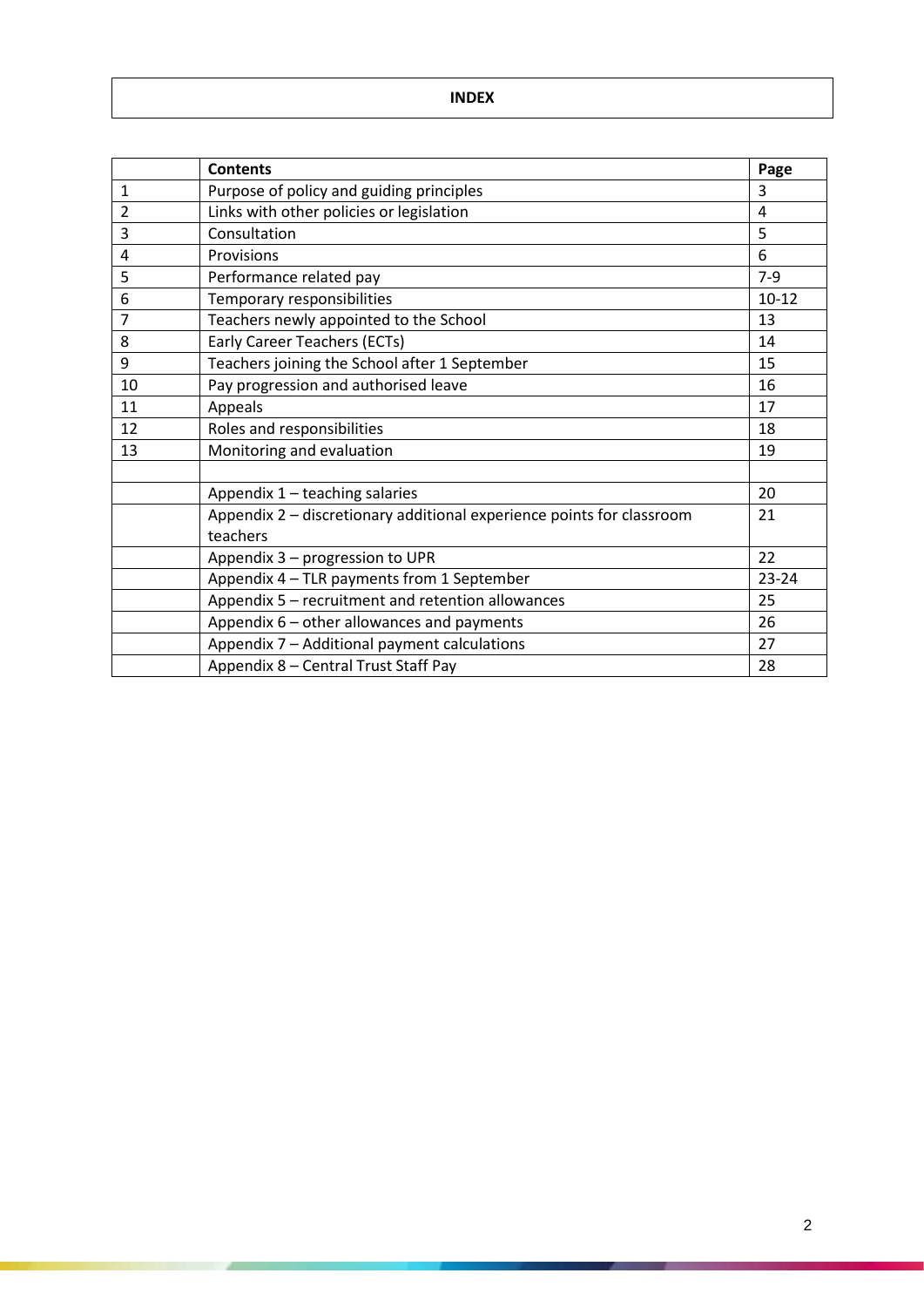### **1. Purpose of policy and guiding principles**

- 1.1 The purpose of this document is to provide the School with a policy and procedures that set out how the Trust will take decisions on pay, for both teachers and support staff.
- 1.2 The Trust recognises that employees are the School's most important asset and values their commitment, support and goodwill. The Board will use this pay policy to assist with the recruitment, retention and recognition of employees through:
	- a. recognising that decisions about pay should be fair, justifiable, open, objective, accountable and within agreed policies and procedures
	- b. maintaining a grading structure that reflects the levels of responsibility and accountability that employees undertake, and providing career development opportunities
	- c. continued harmonious employee relations.
- 1.3 This Pay Policy clarifies how the school will apply any discretionary payments to staff, how it will use any discretionary powers, a timetable for annual pay reviews and identifies where responsibility lies for decisions on pay.
- 1.4 This document also documents a procedure for appeals against pay decisions.
- 1.5 All teachers employed by the Polaris Multi-Academy Trust are paid in accordance with the statutory provisions of the School Teachers' Pay and Conditions Document (STPCD).
- 1.6 All non-teaching, or support staff, employed by The Trust, are paid in accordance with the NJC 'standard' terms and conditions of employment for Local Government employees or the National Living Wage (this applies to the 'Green Book' as well as the LA terms agreed in the TUPE process).
- 1.7 No conditions of employment, other than those outlined in this policy, should be imposed on school staff and no payments, other than those outlined in this policy, should be awarded to school staff.
- 1.8 All pay-related decisions are made taking full account of the school targets, development and improvement plans.
- 1.9 Any safeguarding of salaries will be applied in accordance with terms and conditions of employment.
- 1.10 All provisions detailed in this policy relate to full-time staff, and will be pro-rata for part-time employees. Part-time staff will be given a clear statement of the sessions, hours or days they will be required to work, including INSET days. The Board will not guarantee specific days or working patterns to part-time staff.
- 1.11 All working patterns are subject to change, via individual consultation and appropriate notice period.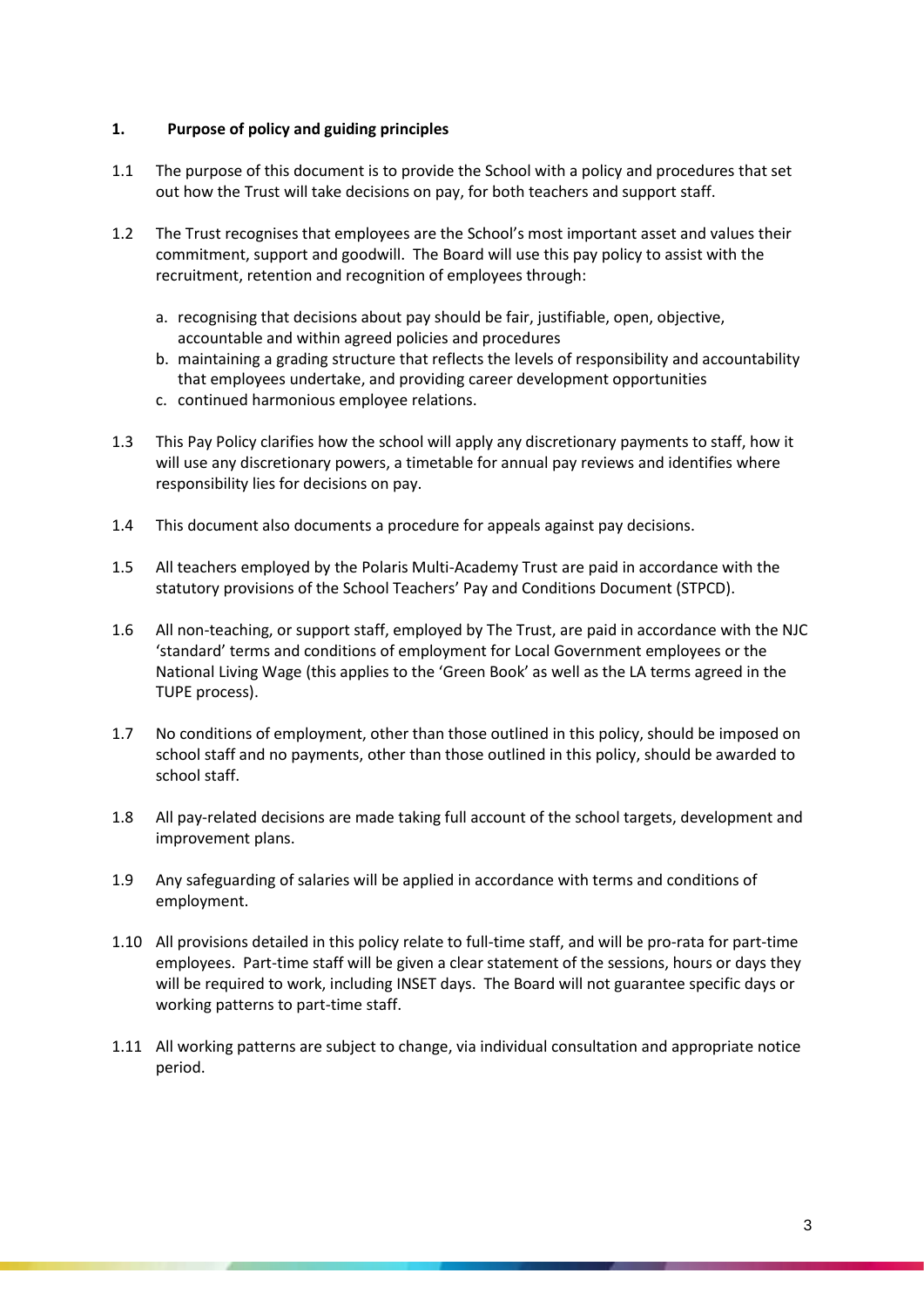# **2. Links with other policies or legislation**

- 2.1 This policy links with terms and conditions of employment for all staff.
- 2.2 This policy links with the Trust's Performance Management policy and guidance.
- 2.3 The Trust will treat all employees equally and consistently when dealing with requests for leave of absence, in accordance with the Trust's Equality Policy.
- 2.4 All pay related decisions are taken in compliance with current employment legislation, including the Equality Act 2010.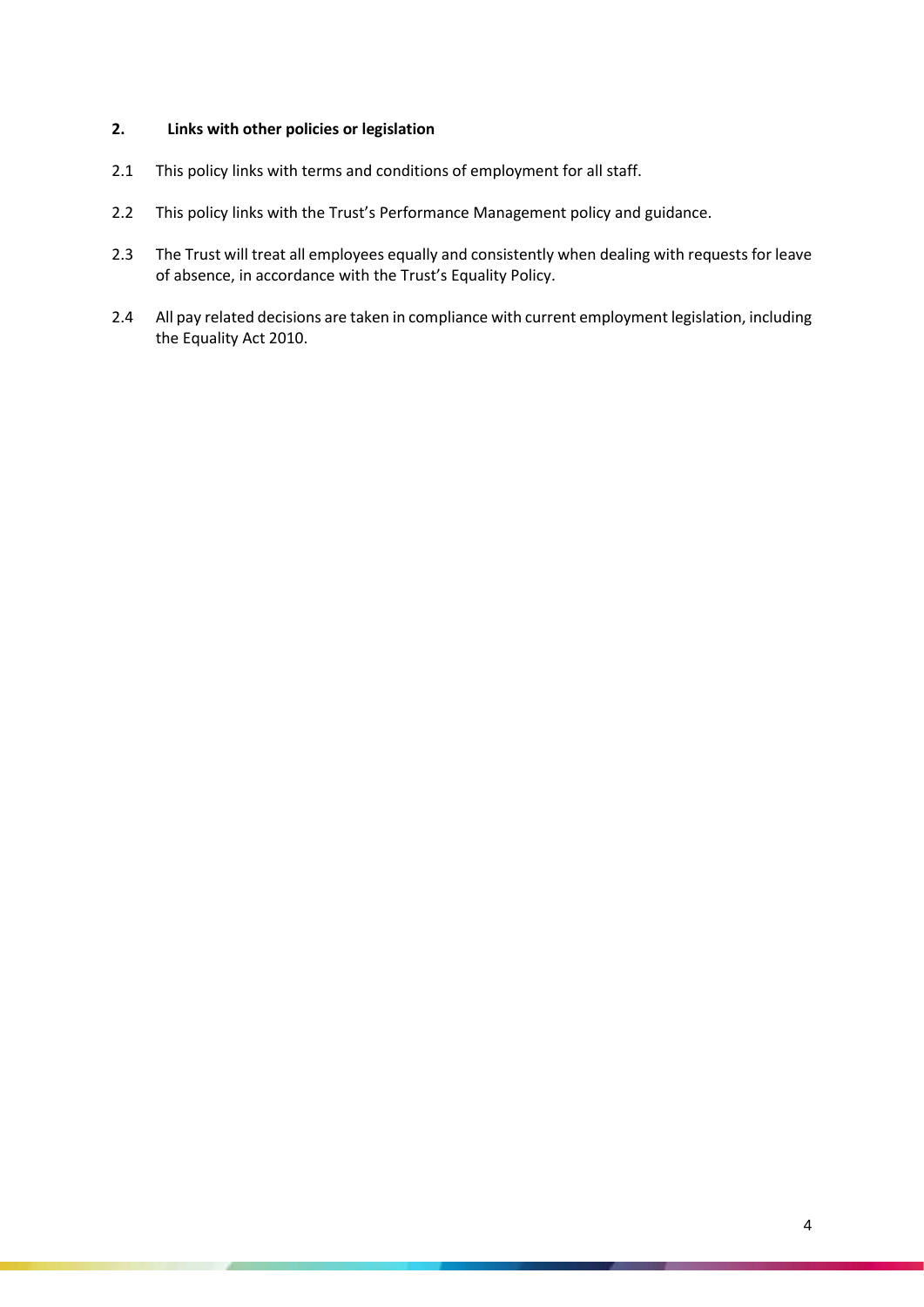# **3. Consultation**

- 3.1 A process of consultation and review took place and was accepted by union representatives in 2013.
- 3.2 The policy is taken annually to the Board for challenge and review.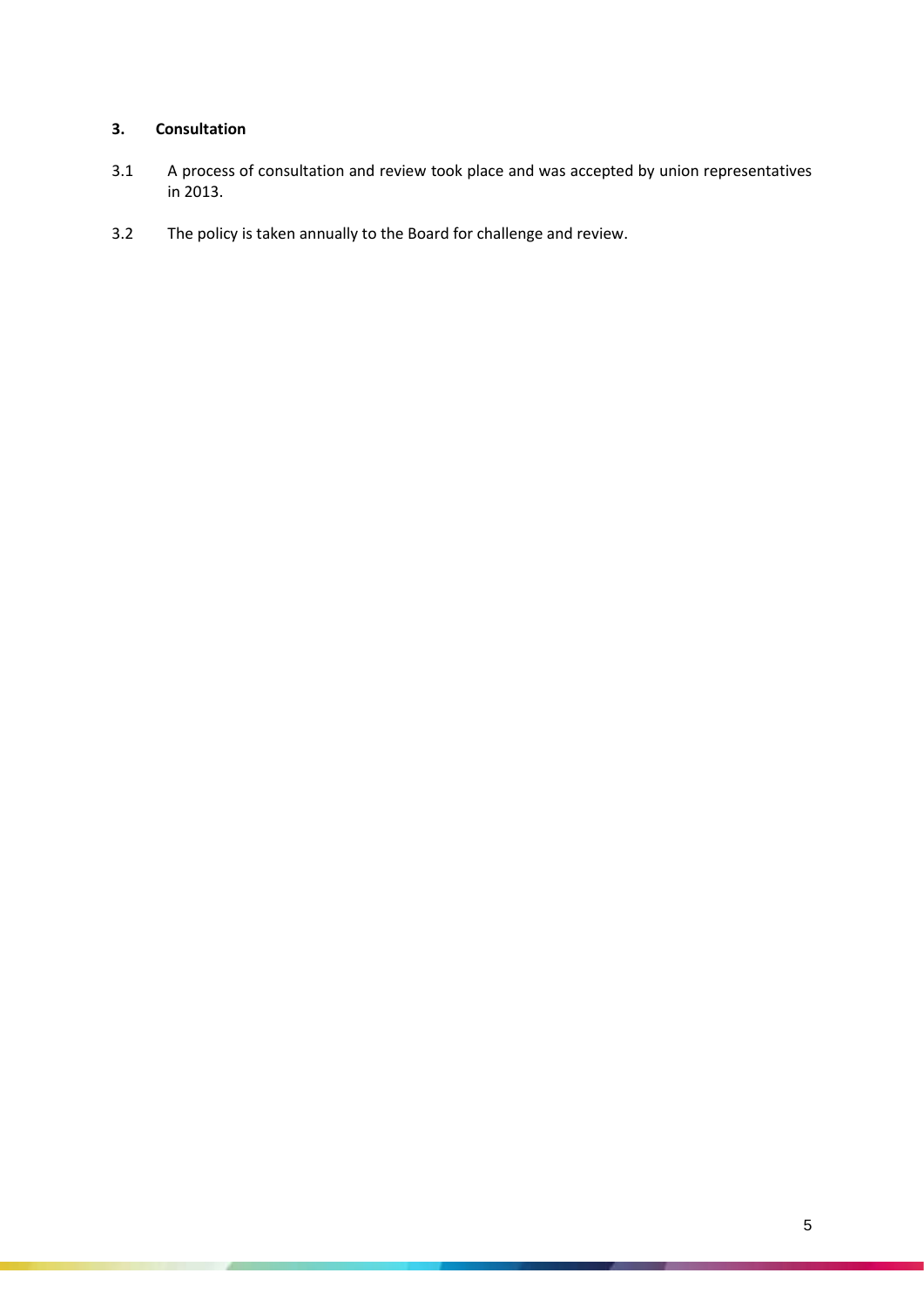## **4. Provisions**

#### 4.1 Job Descriptions and Staffing Structure

- The Head of School will ensure that each member of staff is provided with, or has access to, their job description in accordance with the staffing structure agreed by the Board.
- **•** Job descriptions will identify key areas of responsibility, functions, and post specifications.
- Appropriate differentials will exist between posts in the Trust, recognising accountability, responsibility, line management requirements and overall impact on school outcomes.
- Job descriptions will be reviewed from time to time and, where there are any significant changes to the job descriptions, the impact on job grading will be considered, in consultation with the employee and Trade Union representatives.
- Job roles, descriptions and the staffing structure will recognise the Trust's need to recruit, retain and motivate employees at all levels.
- **The Head of School, in discussion with other Senior Leaders, will propose salary ranges, or scales,** for all posts within the Trust.

# 4.2 Annual Pay Reviews

- Pay progression for teaching staff is not automatic and is not based on length of service. All pay decisions will be linked to performance and performance management.
- **■** Teachers' (including the members of the Senior Leadership Group) salaries are reviewed with effect from 1 September and no later than 31 October (except in the case of the Head of School whose salary is reviewed before the 1 September) each year and given a written statement setting out their salary and any other financial benefits to which they are entitled. Reviews may take place at other times of the year to reflect any changes in circumstances or job description that lead to a change in the basis for calculating an individual's pay. A written statement will be given after any review and, where applicable, will give information about the basis on which it was made.
- Where a pay determination leads (or may lead) to the start of a period of safeguarding, the Board will give the required notification as soon as possible and no later than one month after the date of the determination.
- 31 October is the latest date set in the statutory pay guidance; these dates coincide with the Trust's Performance Management review dates.
- Support staff salaries are reviewed with effect from 1 April. Reviews may take place at other times of the year to reflect any changes in circumstances or job description that lead to a change in the basis for calculating an individual's pay.
- The Trust Board agrees the school budget and will ensure that appropriate funding is allocated for performance pay progression at all levels. The Board recognises that funding cannot be used as a criterion to determine progression.
- All pay decisions are approved by the CEO and reported to the Directors' Pay Committee and in turn, are reported annually to the Board.
- Annual pay progression within the salary scale of support staff and teaching posts is not automatic. Any progression will normally be by one point. In the case of teachers, the Head of School may consider movement by two points in exceptional circumstances. Such a recommendation will be ratified by the CEO and Directors' Pay Committee.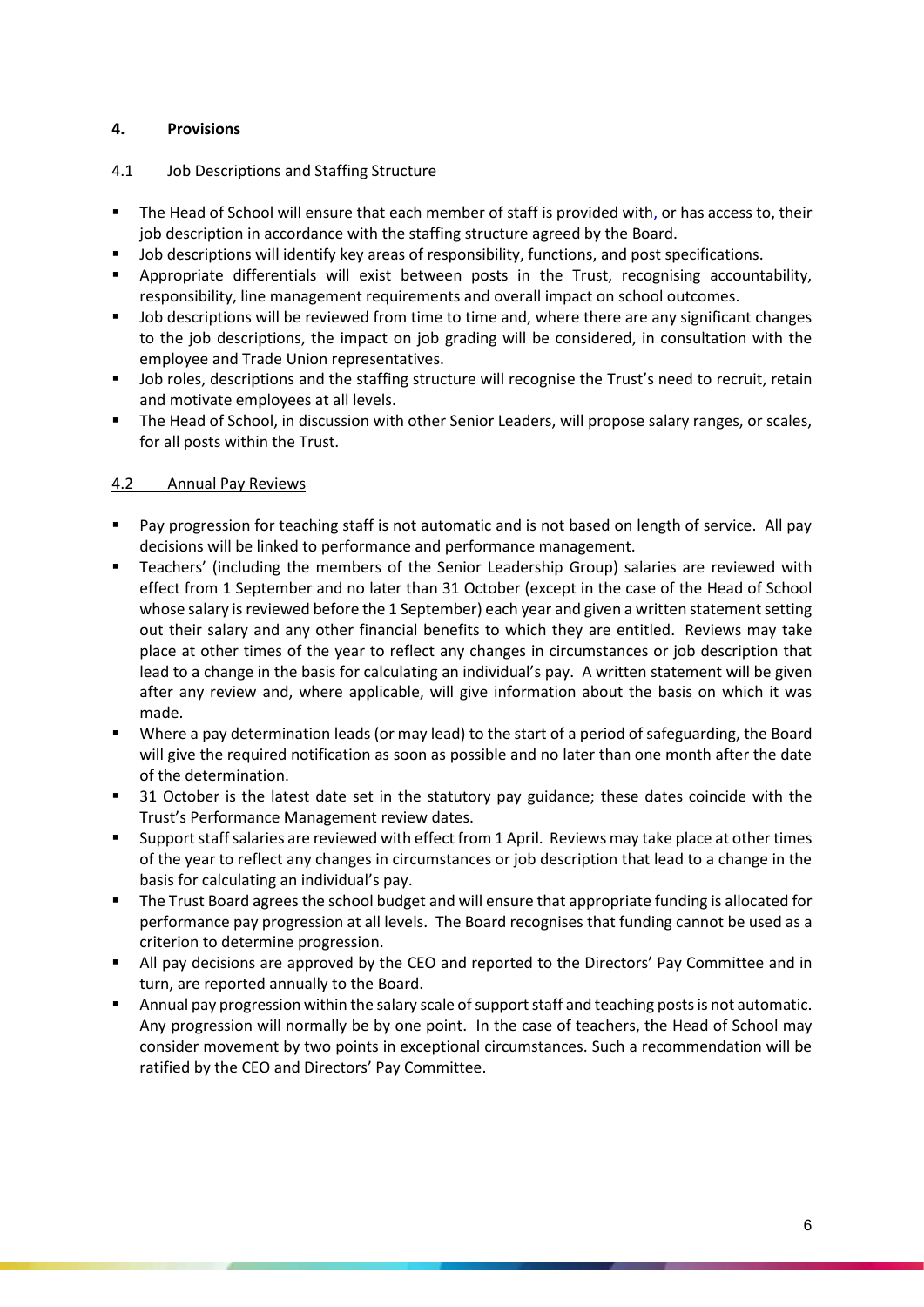### **5. Performance related pay**

- 5.1 All pay progression is based on performance management outcomes. The Performance Management Policy outlines the criteria for successful performance management outcomes and the extent to which a teacher is meeting the Teachers' Standards.
- 5.2 The extent to which a teacher is meeting the Teachers' Standards will take into account any live disciplinary warnings, as outlined in Part Two of the Teachers' Standards document ('Personal and Professional Conduct').
- 5.3 Where performance has been successful over the performance year, and all Teachers' Standards are met (judged at a Level 1 or 2), a one-point increment will be awarded.
- 5.4 Where performance has been excellent and all objectives have been exceeded, and all Teachers' Standards are met (judged at a Level 1), there is potential for a two-point increment to be awarded. Such a move will be confirmed at the performance management review:
	- Examples of excellent performance include (but are not limited to):
	- lessons consistently judged to be outstanding;
	- the majority of students make better than expected progress (4 levels) in the majority of teaching groups;
	- impact on whole school initiatives is documented.
- 5.5 Where performance has been unsuccessful no pay progression will be awarded. Examples of unsuccessful performance could include (but are not limited to):
	- lessons consistently, or frequently, judged to be inadequate;
	- **•** performance objectives considered to be not met;
	- Teaching Standards are judged at Level 3 or 4;
	- **EXP** formal capability, disciplinary or stage 2 absence procedures are underway;
	- formal concerns about performance are documented.
- 5.6 Reviews will be deemed successful unless significant concerns about standards of performance have been raised, in writing, with the teacher during the annual performance management cycle (for example in the mid cycle review) and which have not been sufficiently addressed through support provided by the school by the conclusion of that process.
- 5.7 Head of School and Senior Leadership Group Salary
	- 5.7.1 The Board should determine (through the Head of School's Pay Committee) the salary for the Head of School when they propose to make a new appointment or at any time, if they consider it necessary to retain a Head of School. The Head of School's salary should be a 7-point range.
	- 5.7.2 The CEO should determine the pay scale for Senior Leadership posts when they propose to make new appointments or where there is a significant change in the responsibilities of members of the Senior Leadership Group. The CEO may determine the pay scale as of 1 September, or at any time of the year to reflect any changes in the circumstances or job description that lead to a change in the basis for calculating their pay. The senior leadership salary scale should be a 5-point range.
	- 5.7.3 The Head of School must demonstrate sustained high quality of performance, with particular regard to leadership, management, teaching and pupil progress at the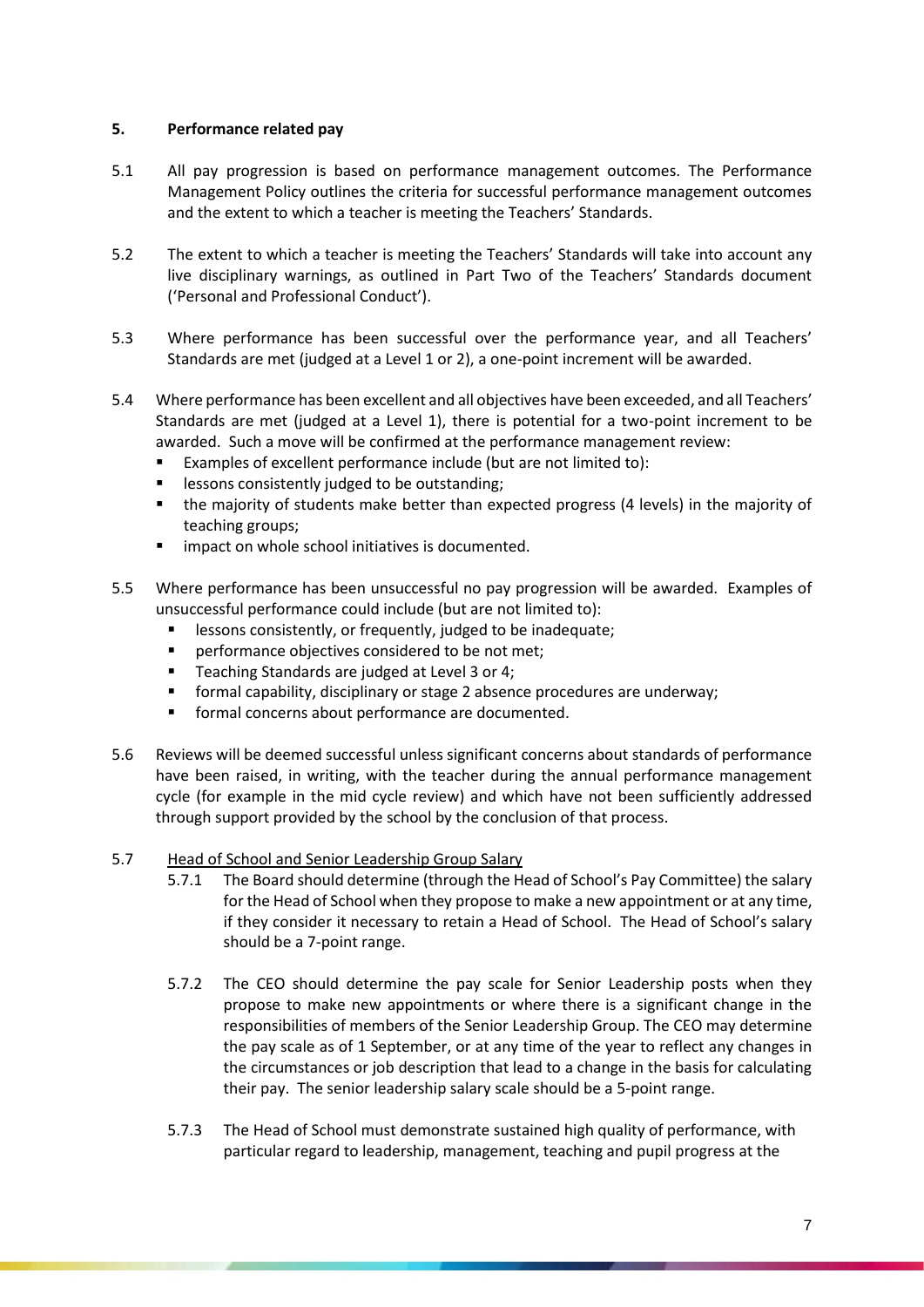school and will be subject to a review of performance against performance objectives before any performance points are awarded.

5.7.4 All other Senior Leaders must demonstrate sustained high quality of performance in respect of school leadership and management, teaching and student progress and will be subject to a review of performance against their performance objectives before any performance points are awarded.

#### 5.8 Unqualified Teachers

- 5.8.1 The Trust can only recruit and employ unqualified teachers in a supernumerary post, to support their training to become a Qualified Teacher.
- 5.8.2 For this reason the Trust cannot offer permanent employment to unqualified teachers. Therefore the Trust only offers one scale for unqualified teachers. This is shown in **Appendix 1**.
- 5.8.3 The Board is able to offer a recruitment allowance to teachers from the FE or HE sector with the appropriate qualifications.
- 5.8.4 All cases are dealt with on an individual basis.

#### 5.9 Main Pay Scale Teachers (MPS)

- 5.9.1 The pay scales for MPS Teachers are outlined in **Appendix 1**.
- 5.9.2 On appointment, when placing a classroom teacher on the main pay scale, the Board will consider awarding additional points on the scale in recognition of other relevant experience. **Appendix 2** outlines the criteria.
- 5.9.3 Teachers wishing to access discretionary points must outline their experience, in writing, to the Head of School. This must be done within 3 months of their appointment.

#### 5.10 Upper Pay Scale Teachers (UPS)

- 5.10.1 Teachers who wish to access the Upper Pay Scale, must follow the criteria and application process outlined in **Appendix 3**.
- 5.10.2 Once appointed on the UPS, Teachers will be eligible for annual pay progression based on successful performance management outcomes. This will move UPS teachers to UPS 1 to UPS 1a, to UPS 2, to UPS 2a, to UPS 3 to allow for annual increments for successful performance.
- 5.10.3 Teachers, who wish to do so, should apply, in writing, for threshold assessment to the Head of School by 30 November, for payment to be effective from 1 September the same year.
- 5.10.4 The pay scales for UPS Teachers are outlined in **Appendix 1**.

#### 5.11 Leadership and Leading Practitioner Scale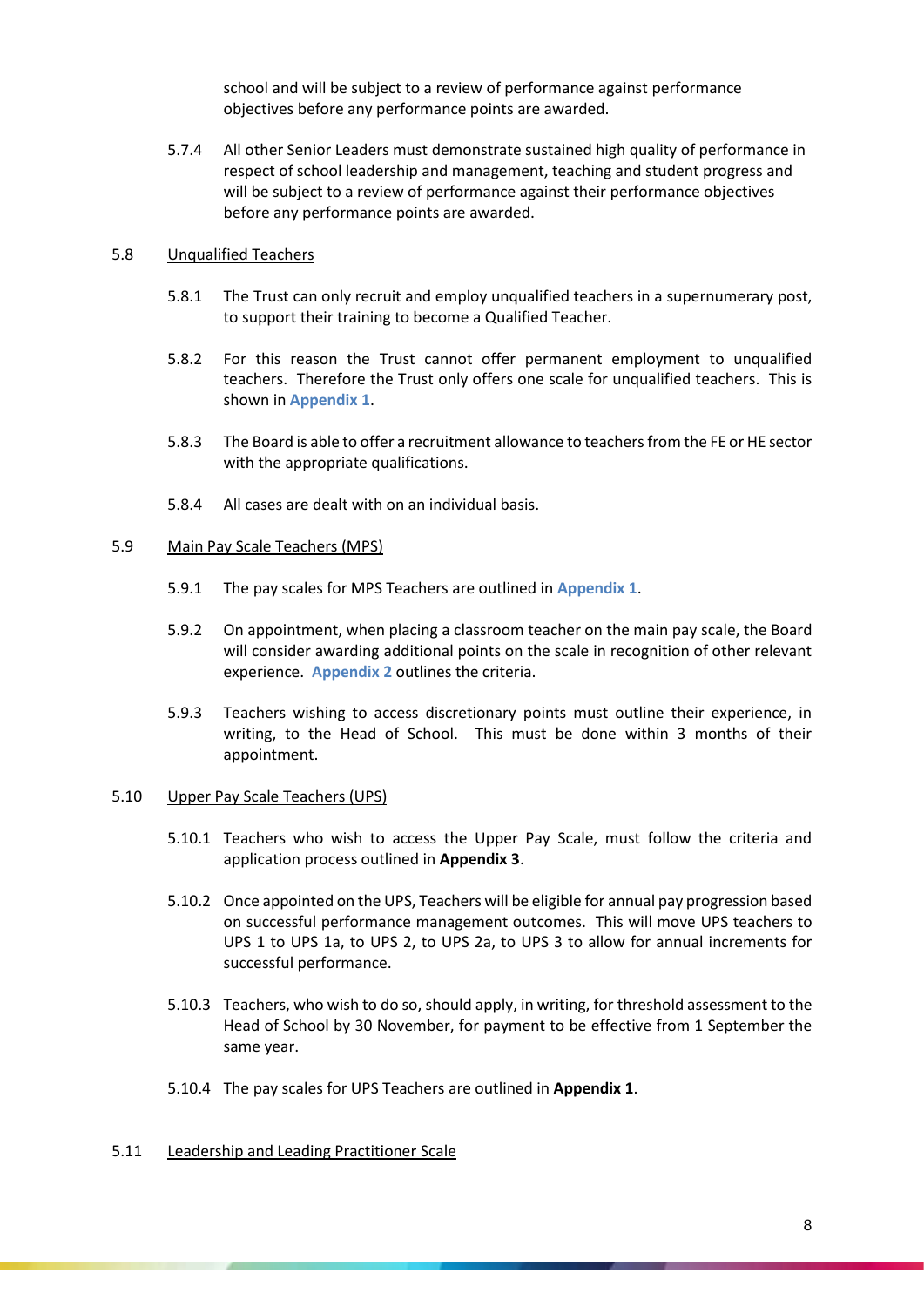- 5.11.1 The pay scales for Leadership roles are outlined in **Appendix 1**.
- 5.11.2 The Trust does not have a Leading Practitioner scale; this category is recognised by the roles and salary scales of Lead and Associate Lead Teacher (Lead Teacher – Leadership scale and Associate Lead Teacher – TLR 3).

#### 5.12 Teaching and Learning Responsibility Payments (TLRs)

- 5.12.1 The Trust has, within the staffing structure, a number of posts that attract a Teaching and Learning Responsibility Payment (TLRs). **Appendix 4** outlines TLR values as at 1 September and eligibility for TLR payments.
- 5.12.2 The Board reserves the right to introduce TLR payments to posts in the school structure.
- 5.12.3 All TLR payments, except TLR3, are permanent and subject to safeguarding except when awarded as an 'acting up' allowance for a temporary or fixed term appointment. (As outlined in STPCD).

#### 5.13 Other Allowances and Payments

- **5.13.1 Appendix 6** outlines other payments and allowances that the Board has adopted as part of this policy.
- 5.13.2 For some 'difficult to fill' roles the SLG may decide to advertise an allowance to attract outstanding candidates. Approval must be obtained from the Board before this course of action is taken. This is a taxable payment of up to £5,000. **Appendix 5** outlines the general conditions of this allowance.
- 5.13.3 As an alternative to payment, consideration will be given to time off in lieu to staff who have undertaken additional learning activities outside the normal school day. This will be mutually agreed, and with reference to the Head of School, in all cases.
- **5.13.4 Appendix 7** outlines how additional payments are calculated.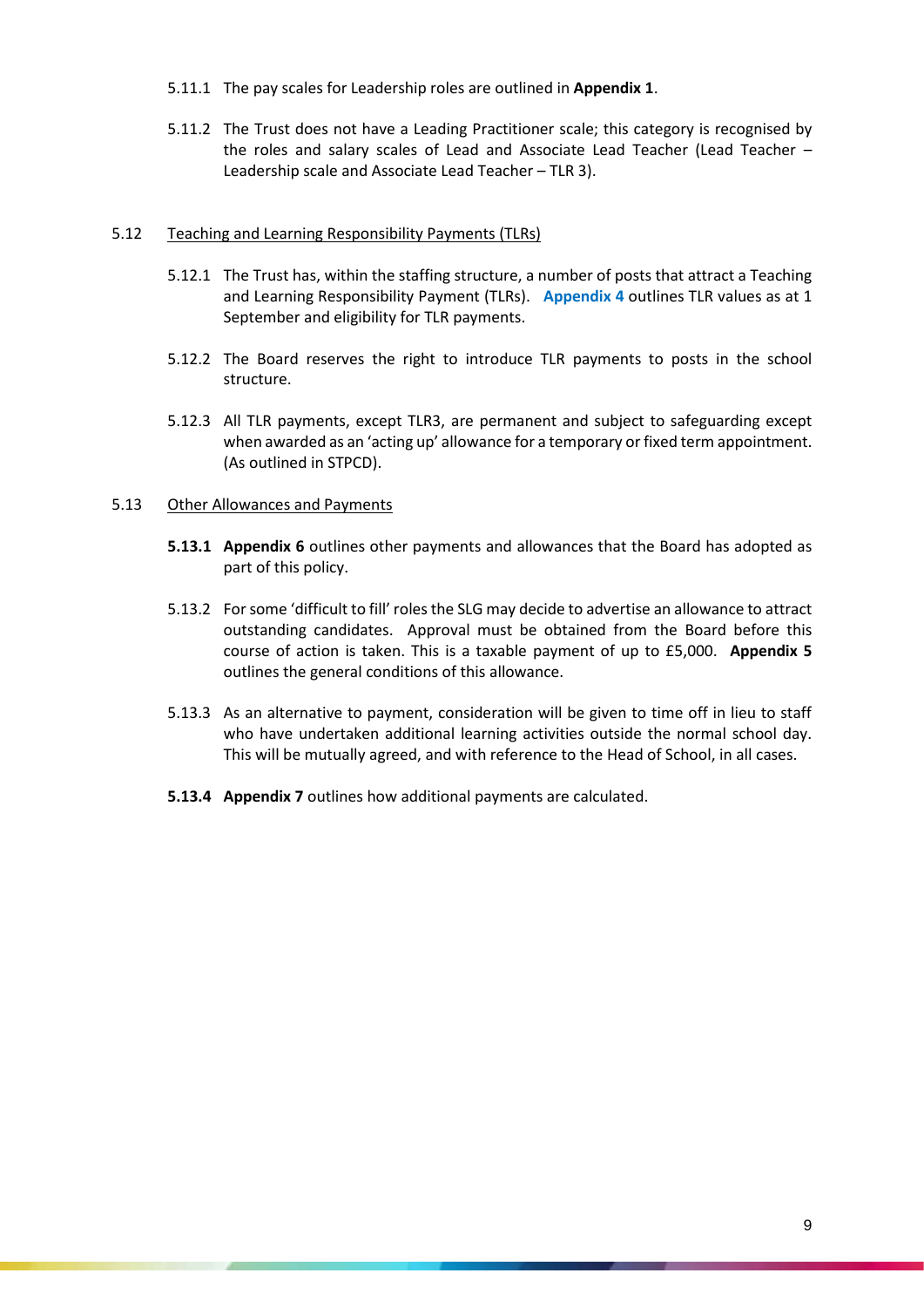#### **6. Temporary responsibilities**

- 6.1 Occasions may arise where it is necessary for one or more members of staff to 'act up' into a higher-graded role. This may be to cover a maternity leave, long-term sickness or where an employee is required to carry out duties of a higher level, on a temporary basis.
- 6.2 In all cases consideration will be given to offering temporary responsibility opportunities to all staff. The exception to this will be where, due to specific skills and experience, the Head of School agrees to rewarding individual employees.
- 6.3 Below are a number of ways in which Directors have agreed to recognise these circumstances. The list is not exhaustive and any decisions on temporary payments will have regard to equal pay and opportunity considerations.

### 6.4 Internal vacancies

- 6.4.1 Acting up, or temporary opportunities, will be advertised internally to all relevant staff.
- 6.4.2 The Head of School will determine if the opportunity is open to all staff, or a distinct group (e.g. Key Stage teachers, Maths Department, Middle Leaders). The agreed recruitment and selection processes will be followed for internal vacancies.

### 6.5 Acting up allowance

- 6.5.1 This will usually apply when a senior colleague has a period of absence that is likely to last at least 4 weeks.
- 6.5.2 The employee must act up into a post agreed on the staff structure.
- 6.5.3 Employees who act up in the absence of more senior colleagues for a continuous period of at least **four weeks** will be entitled to be paid the salary of the highergraded role – or a proportionate allowance where they are not undertaking the full duties and responsibilities of the higher-graded post.
- 6.5.4 Once the qualifying period of four weeks has been satisfied, the higher salary will be paid with effect from the first day on which the employee is required to undertake the duties and responsibilities of the higher graded role.
- 6.5.5 The Line Manager will be responsible for the detailed arrangements that must be agreed with the post-holder(s) and the Head of School.
- 6.5.6 The employee who is 'acting up' must make themselves available for any relevant training. The induction, or training period, before the acting up period begins is without additional remuneration.

#### 6.6 Extra Responsibility Allowance (ERA)

6.6.1 The Directors' Pay Committee has the discretion to recognise and reward staff who undertake exceptional and/or extra duties for a short or temporary period.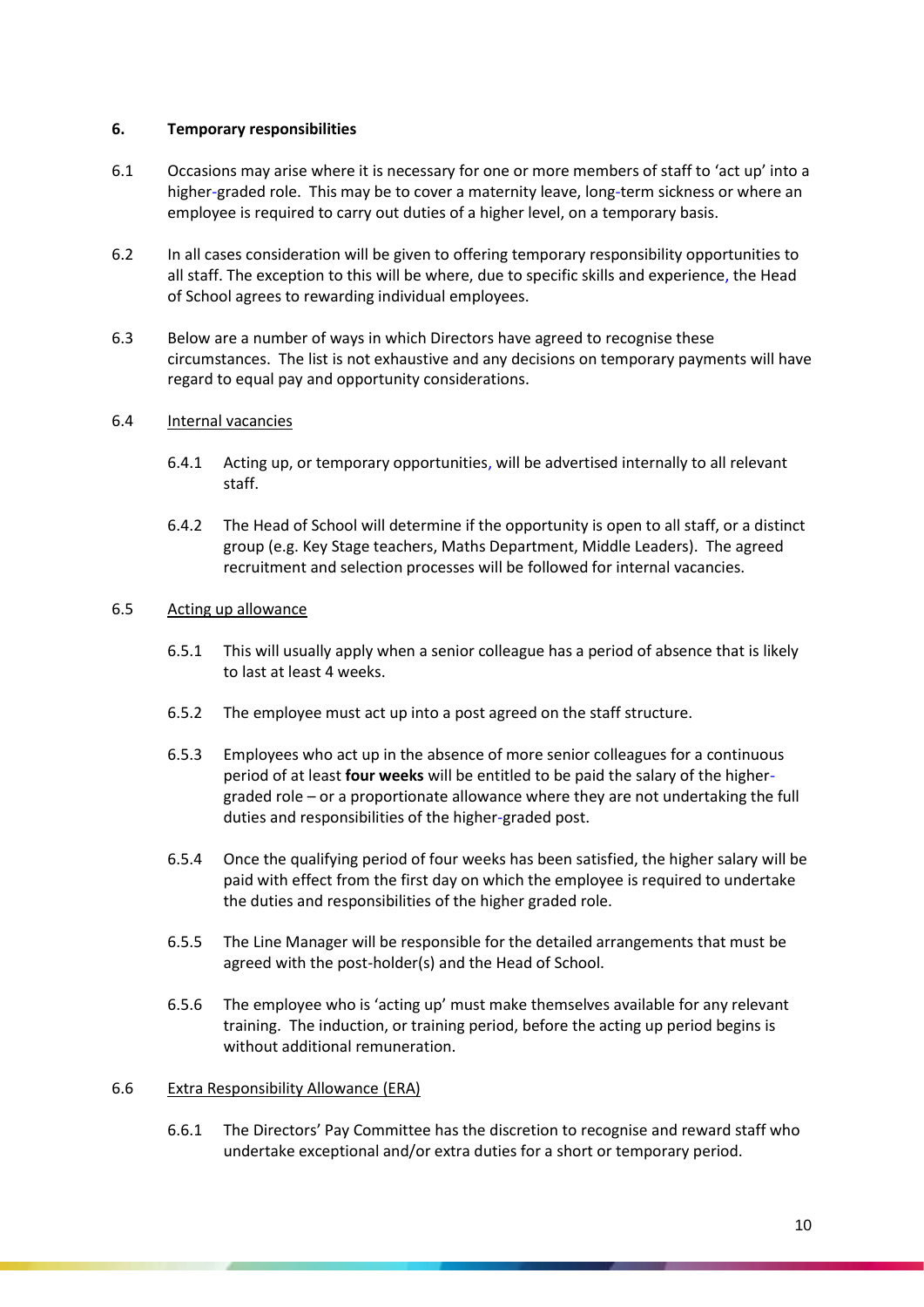- 6.6.2 It is for the Board to determine (delegated to the CEO) the amount to be paid but account should be taken of the value, and duration, of the duties which are being undertaken.
- 6.6.3 Consideration should be given by the Head of School on delegating additional responsibilities to teachers in receipt of a safeguarded payment.
- 6.6.4 ERA payments are not usually available to the Senior Leadership Group.
- 6.6.5 Usually the ERA will be between 5–10% of the employee's full-time salary. This calculation will be based on the employee's substantive scale point and will not include any safeguarded sums or protected salary points.
- 6.6.6 The Line Manager will be responsible for the detailed arrangements that must be agreed with the post-holder(s), and for ensuring that the duties are reasonable.
- 6.6.7 The ERA will be paid on a monthly basis and be subject to normal deductions.
- 6.6.8 An employee should not be in receipt of more than one ERA at any one time.

#### 6.7 Temporary Teaching and Learning Responsibility Payments (TLR 3)

- **6.7.1 Appendix 4** outlines TLR values as at 1 September. This includes temporary TLR payments (referred to as TLR 3).
- 6.7.2 A TLR 3 would be awarded when an ERA arrangement would not be suitable to recognise clearly time-limited or externally driven responsibilities.
- 6.7.3 A TLR 3 is temporary and not subject to safeguarding.
- 6.7.4 A TLR 3 payment is not subject to pro-rata payment for part-time members of staff.

#### 6.8 Ending temporary arrangements.

- 6.8.1 The Line Manager will monitor and review the situation regularly.
- 6.8.2 If there are concerns for the employee's health and welfare, or if the additional duties present capability concerns the Line Manager must discuss the situation with the employee, with a view to the employee returning to their substantive role and responsibilities.
- 6.8.3 In all cases, a month's notice is required from either the School or the employee to return to their substantive role and responsibilities, unless a shorter notice period is mutually agreed.
- 6.8.4 The School reserves the right to end temporary arrangements should the individual be unable to perform the additional responsibilities due to sickness absence, or other extended period of absence exceeding (in total) 8 weeks (whether or not consecutive) during the period detailed.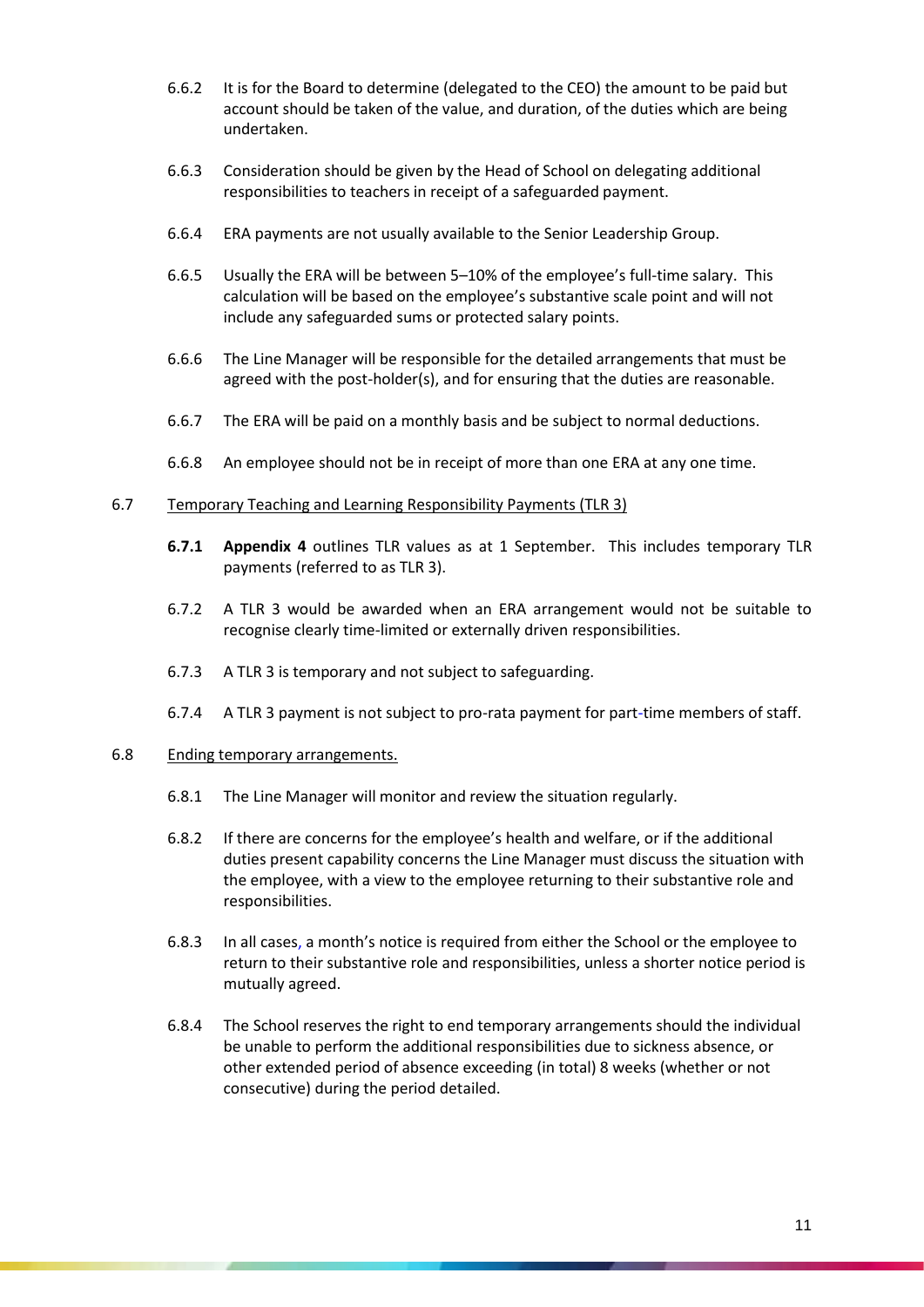#### 6.9 Guidance for all temporary arrangements.

- 6.9.1 Temporary arrangements (acting up, TLR 3, ERAs), by their nature, should not exceed a one-year duration. Consideration for extending beyond one year will be given in exception circumstances.
- 6.9.2 An employee would not normally be in receipt of more than one temporary payment (any combination).
- 6.9.3 Any temporary arrangements will be confirmed, in writing, by the HR Manager on behalf of the Head of School.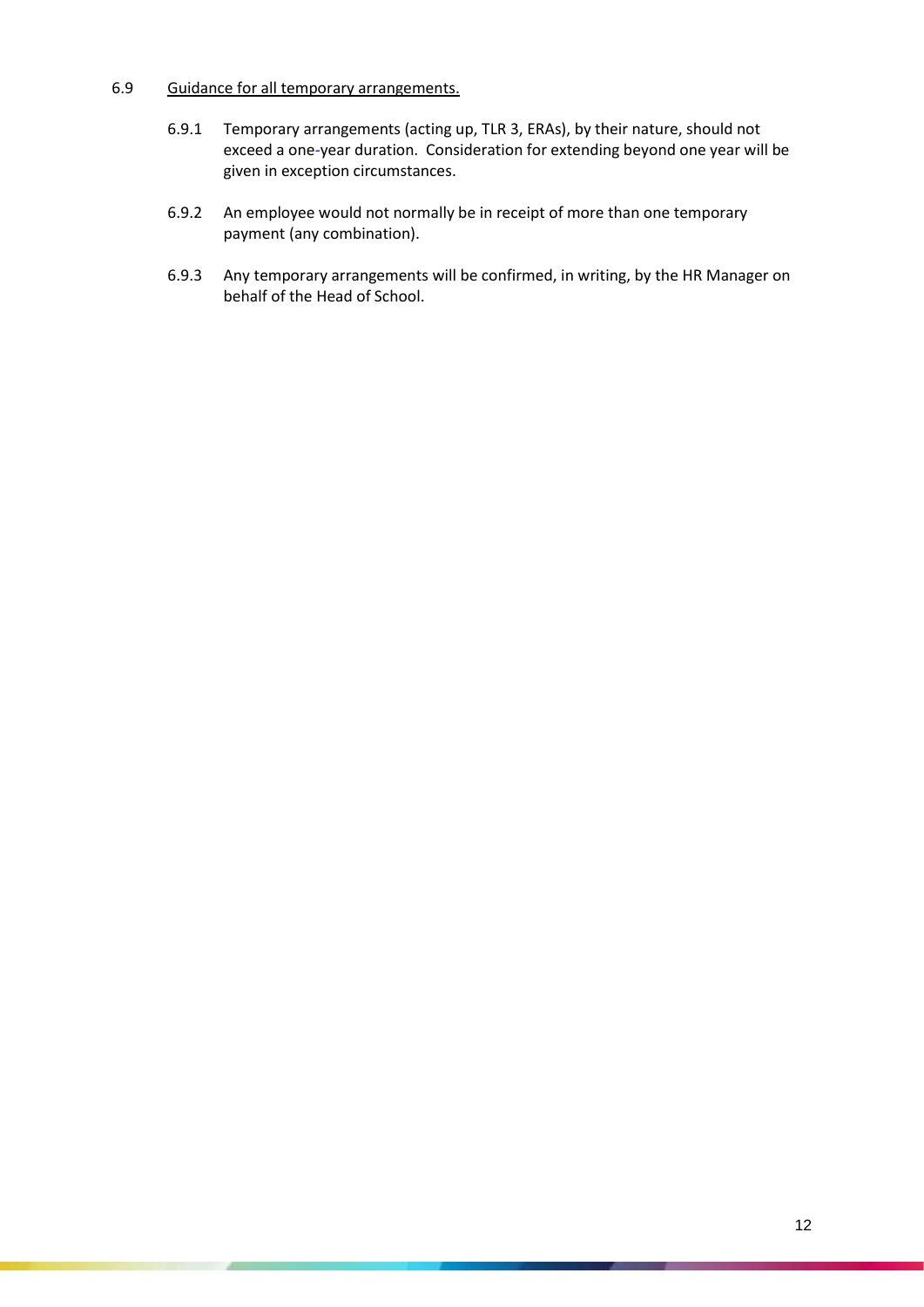### **7. Teachers newly appointed to the School**

- 7.1 The Trust will guarantee a teacher's pay portability for classroom teachers, providing the individual is able to demonstrate successful performance in their previous role.
- 7.2 Successful performance can be demonstrated by a performance management statement (or other evidence) signed by a previous employer confirming that performance has been successful during the last full performance management cycle. This would usually be the previous academic year.
- 7.3 If a teacher cannot provide the evidence outlined in 7.2 then the Trust will offer a salary scale that reflects the individual's experience, competence and impact on student outcomes. This will be evidenced in the recruitment and selection process and include information provided from referees.
- 7.4 All information documented in section 7 needs to feature in recruitment literature and be explained during the recruitment process to ensure candidates are aware of the Trust's policy around pay portability. This will also be included in conditional offer letters, as part of the employment offer.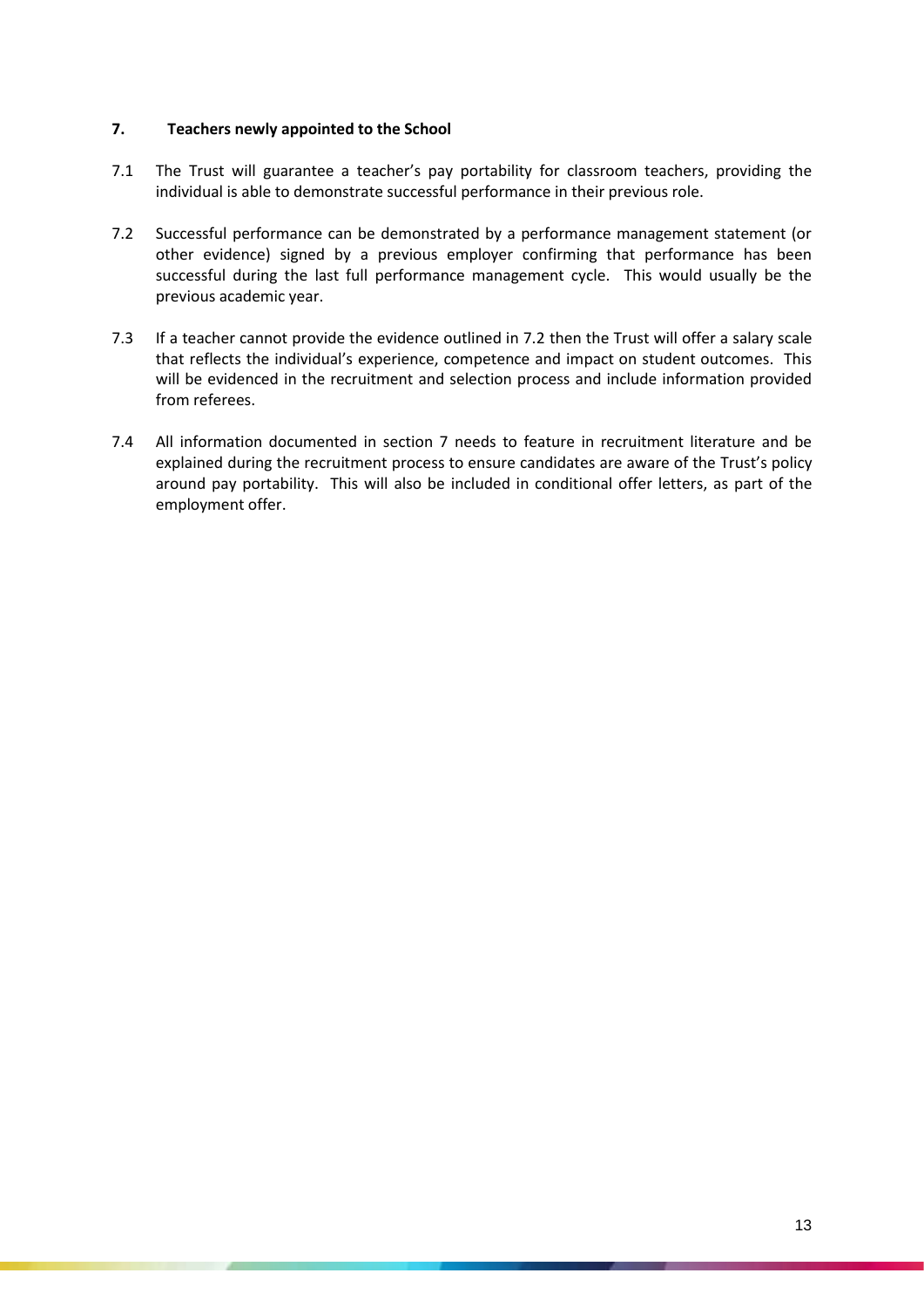# **8. Early Careers Teachers (ECTs)**

- 8.1 On completion of their induction year/s ECTs will be recommended for pay progression.
- 8.2 Pay progression is dependent on the individual completing at least 16 continuous weeks service with the School.
- 8.3 ECTs will then be set performance management objectives for the following academic year, or the remainder of the current performance management year. (e.g. an ECT who completes induction in April could be recommended for pay progression, and would set performance management objectives from May to August, which would be assessed for pay progression in September).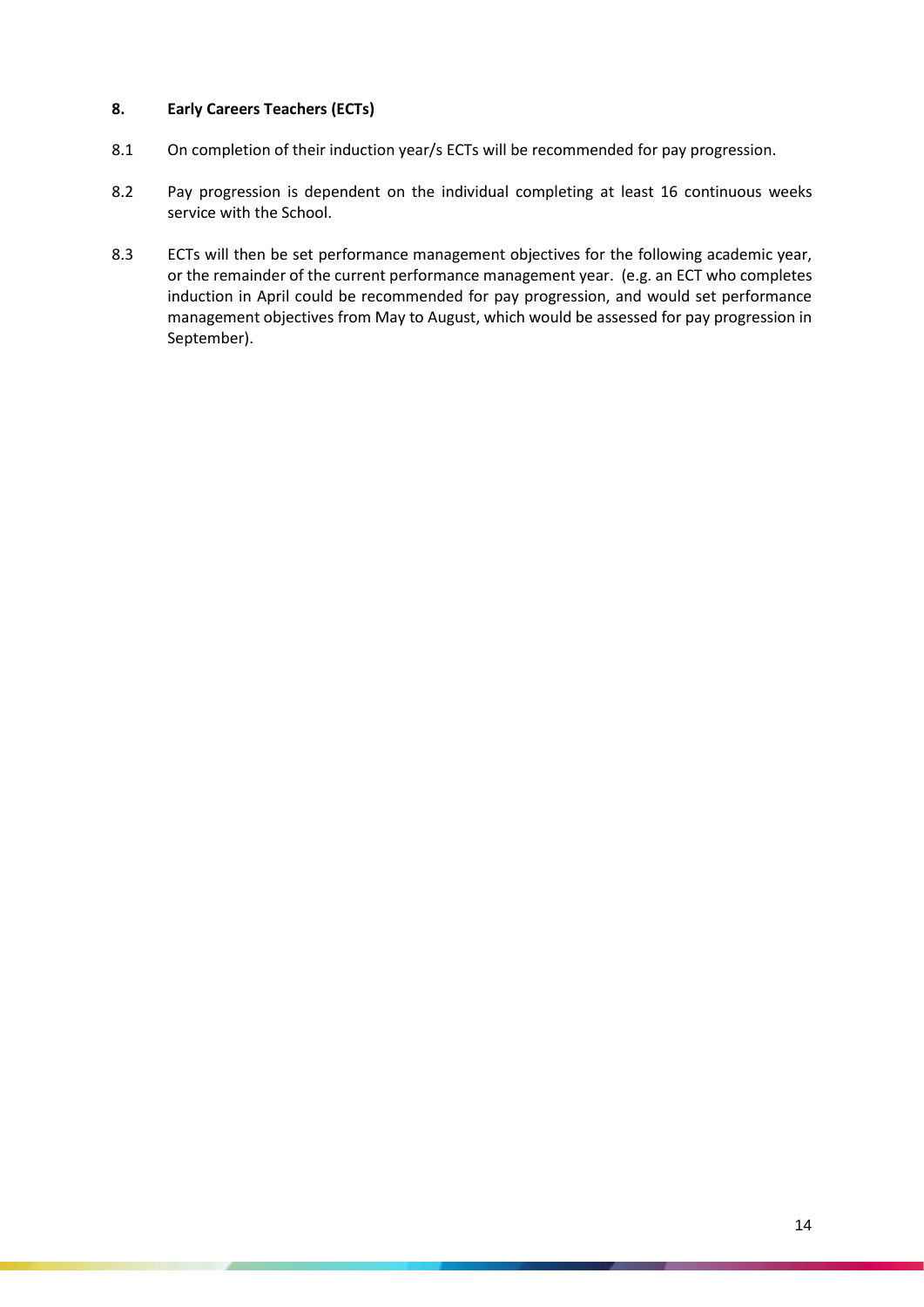### **9. Teachers joining the Trust after 1 September**

- 9.1 Teachers joining the Trust will set performance management objectives from the date they start their employment to the end of the current performance management cycle.
- 9.2 Successful performance management will be assessed against this period of time.
- 9.3 Other factors that would influence a recommendation for pay progression are completed performance management documents from the previous school and references obtained at appointment.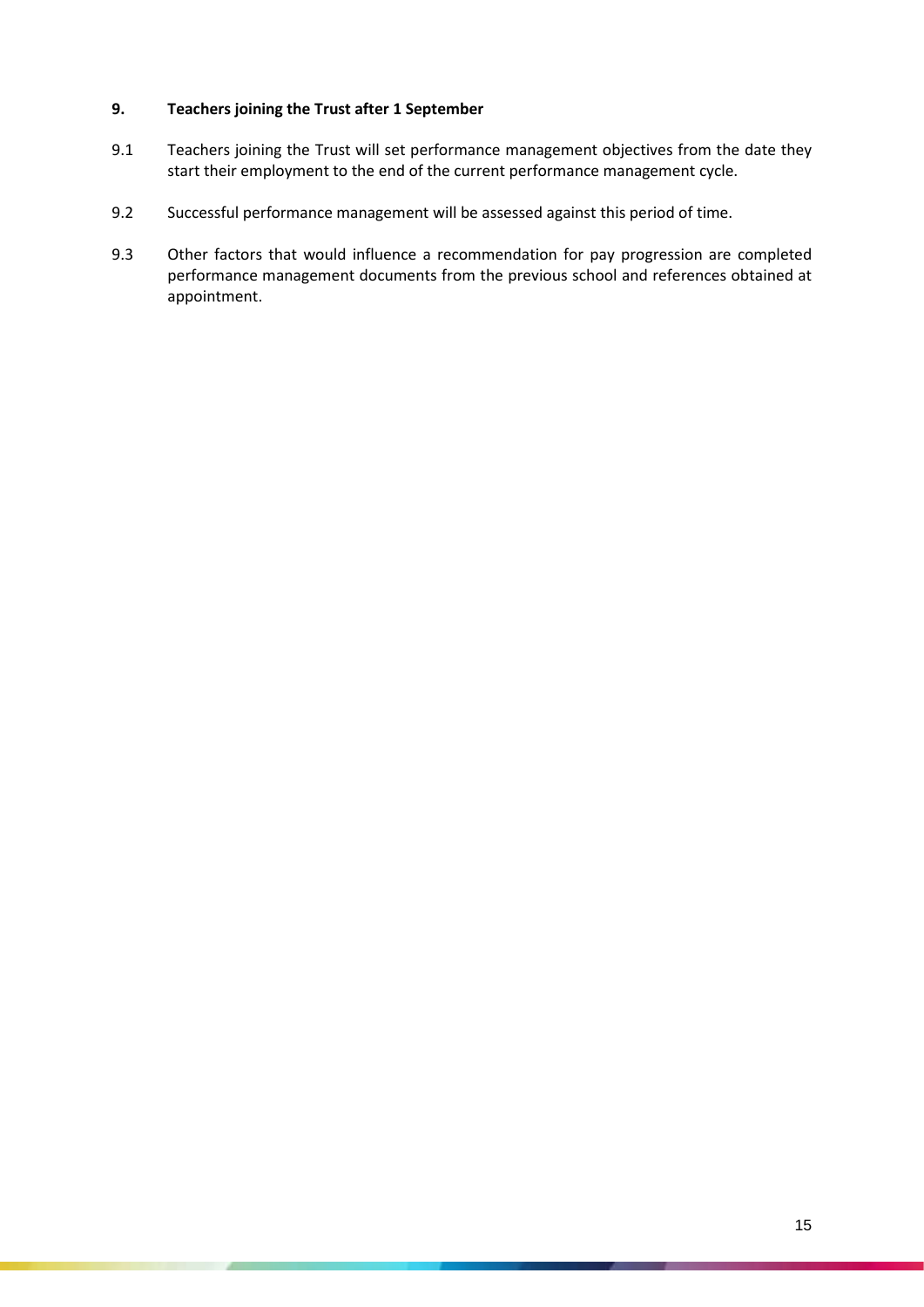# **10. Pay progression and authorised leave**

10.1.1 Section 11 of the Performance Management Policy outlines how performance will be assessed if, during the performance year, there is a period of long-term absence (i.e. sickness absence or maternity leave). The line manager will make a pay recommendation based on the outcome of this assessment.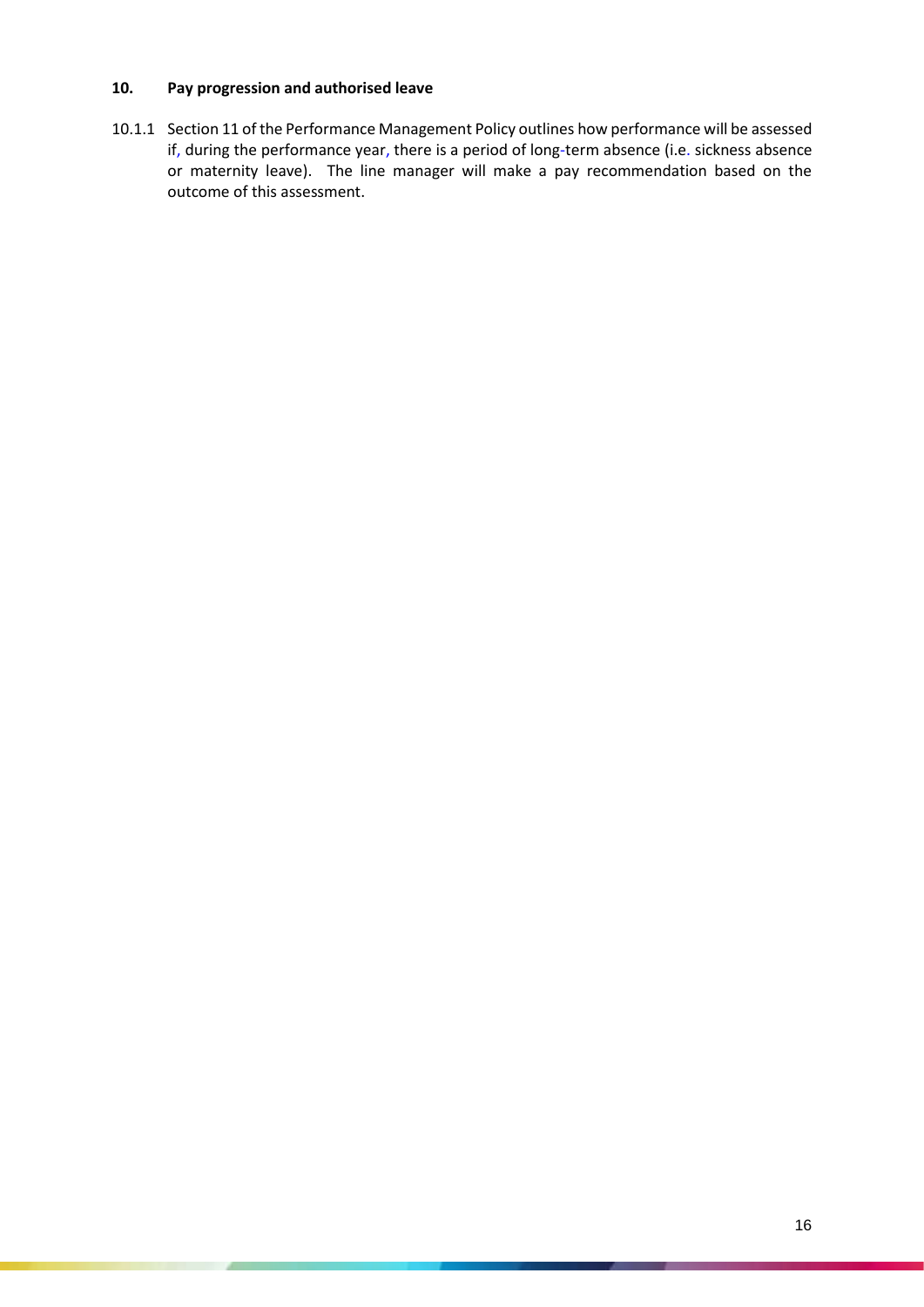## **11. Appeals**

- 11.1 A member of staff may seek a review of any determination in relation to his/her pay or any other decision taken by the Senior Leadership Group that affects his/her pay.
- 11.2 The following list, which is not exhaustive, includes the usual reasons for seeking a review of a pay determination, that the committee by whom the decision was made:
	- incorrectly applied any provision of the document:
	- failed to have proper regard for statutory guidance;
	- failed to take proper account of relevant evidence;
	- took account of irrelevant or inaccurate evidence;
	- was biased; or
	- otherwise unlawfully discriminated against the employee.
- 11.3 Once written confirmation is received of the pay determination and where applicable the basis on which the decision was made, if the individual is not satisfied, he/she should seek to resolve this by discussing the matter informally with the Head of School within ten working days of the decision.
- 11.4 Where this is not possible or where the individual continues to be dissatisfied, he/she may follow a formal appeal process.
- 11.5 The individual should set down in writing the grounds for questioning the pay decision and send it to the Chair of the s' Pay Committee, within ten working days of the notification of the decision being appealed against or of the outcome of the discussion referred to above.
- 11.6 The Chair of the Directors' Pay Committee should provide a hearing within 20 days working days of receipt of the written appeal. This will consider the appeal and give the teacher an opportunity to make representations in person. Following the hearing the employee should be informed in writing of the decision and the right to appeal.
- 11.7 Any appeal should be heard by a panel of three Local Body Governors or Directors who were not involved in the original determination, normally within 20 working days of the receipt of the written appeal notification. The individual will be given the opportunity to make representations in person. The decision of the appeal panel will be given in writing, and where the appeal is rejected will include a note of the evidence considered and the reasons for the decision.
- 11.8 At every stage of the process the individual is entitled to be accompanied by a colleague or union representative. Each step and action of this process must be taken without unreasonable delay. The timing and location of the formal meeting must be reasonable. The formal meeting must allow both parties to explain their cases.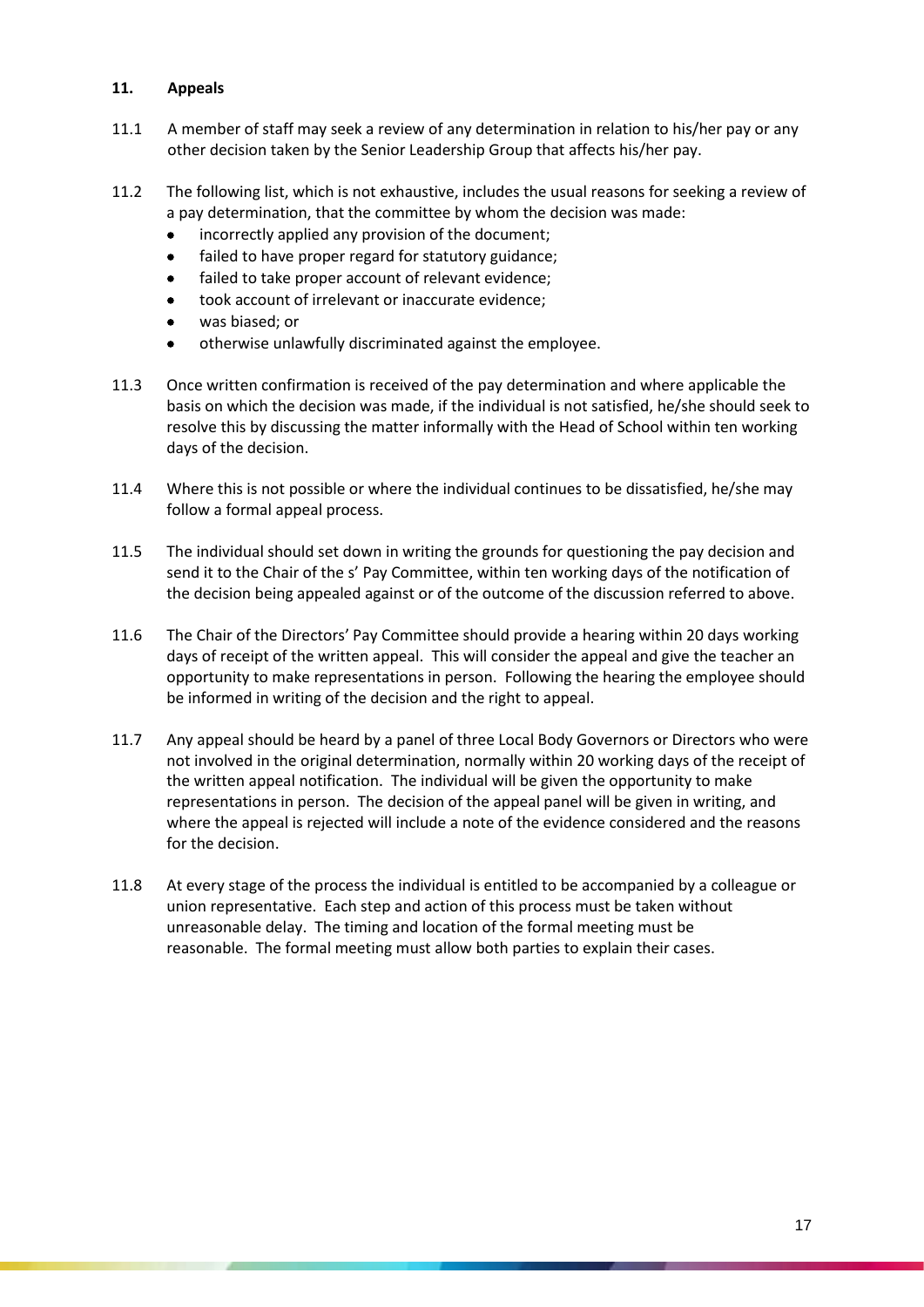#### **12. Roles and responsibilities**

#### 12.1 The role of the Head of School

- 12.1.1 The role of Head of School is to ensure that this policy is applied fairly and consistently across the School.
- 12.1.2 The Head of School is responsible for co-ordinating annual pay reviews and performance management processes.
- 12.1.3 The Head of School, with the assistance of other Senior Leadership colleagues, will review performance information for teachers and make recommendations to the Board Pay Committee. The Head of School will appoint a Senior Leader Improvement Partner to quality assure recommendations made within a curriculum area.
- 12.1.4 The Head of School will delegate, to an appropriate member of senior support staff, the review of performance information for support staff.
- 12.1.5 The Head of School will monitor the impact of the arrangements on teachers, support staff and the teaching and learning at the School, and report to Directors.
- 12.1.6 The Head of School will provide the Directors' Pay Committee with a written report detailing recommendations for pay progression.

#### 12.2 The role of the Board and Local Governing Body

- 12.2.1 The Board will approve the pay policy and determine what amount should be set aside from the School's delegated budget for discretionary pay awards;
- 12.2.2 Consider recommendations from the CEO and / or the Head of School about what awards should be given on the basis of the policy and budget:
- 12.2.3 Ensure that awards are made fairly and without discrimination or bias.
- 12.2.4 Inform all staff of the policy which has been adopted.
- 12.2.5 The Board will monitor, evaluate and review policies in line with statutory and best practice guidelines.

#### 12.3 The role of the employee/other staff

- 12.3.1 The Chief Financial Officer will assess job descriptions and discretionary payments, in line with equal pay considerations.
- 12.3.2 The Chief Financial Officer will monitor pay decisions, in line with budget planning and monitoring.
- 12.3.3 The HR Manager will manage all relevant administration processes.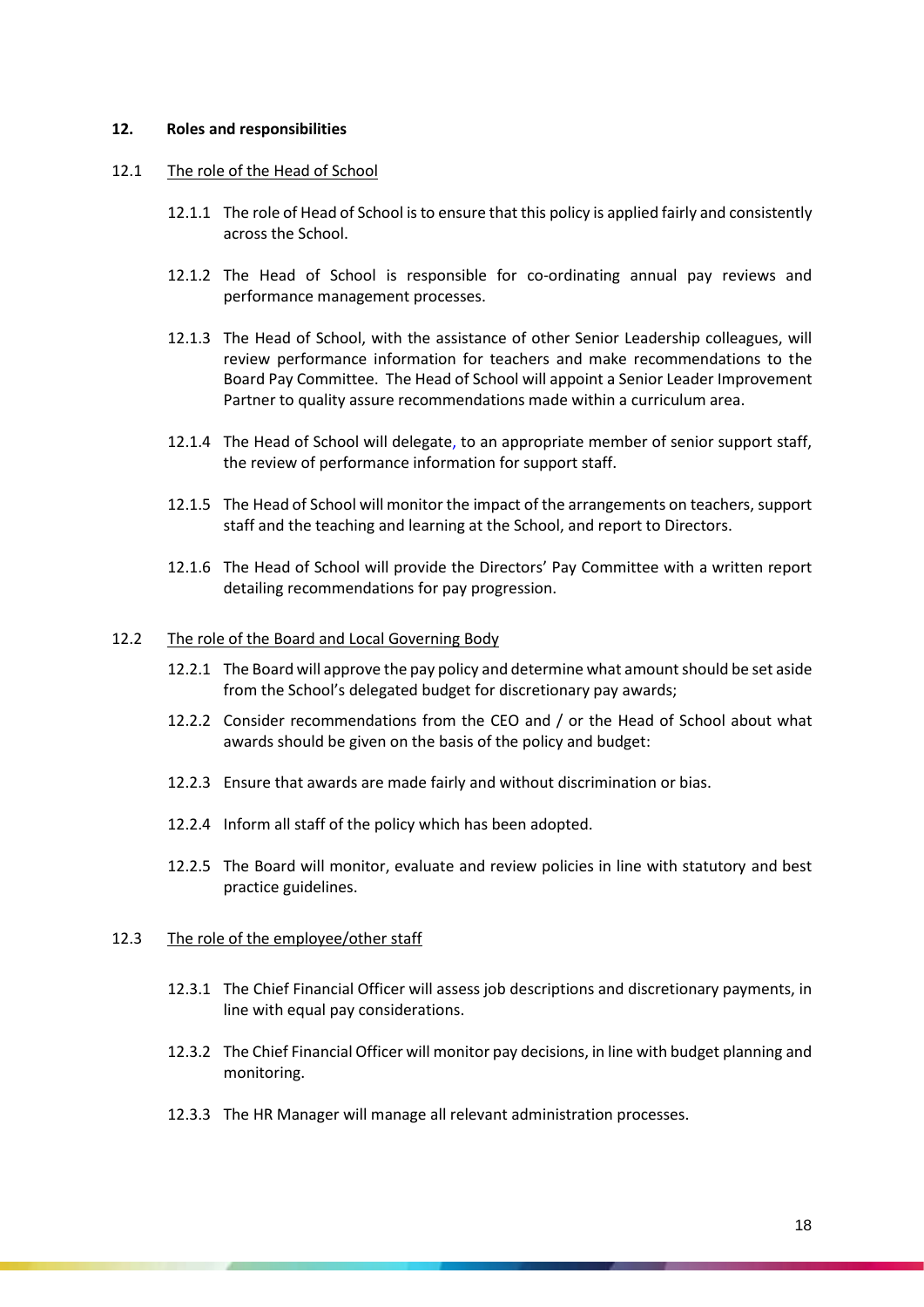#### **13. Monitoring and Evaluation**

- 13.1 Pay decisions will be recorded and monitored to ensure compliance to the policy and to ensure that the policy is not abused.
- 13.2 Any concerns will be brought to the Head of School in the first instance.
- 13.3 This policy should be reviewed at least annually to ensure compliance to legislation, School needs, budgetary information, national and local terms of employment and good practice.
- 13.4 Any reviews to this policy will be in consultation with staff, including representatives of unions and associations recognised by the School.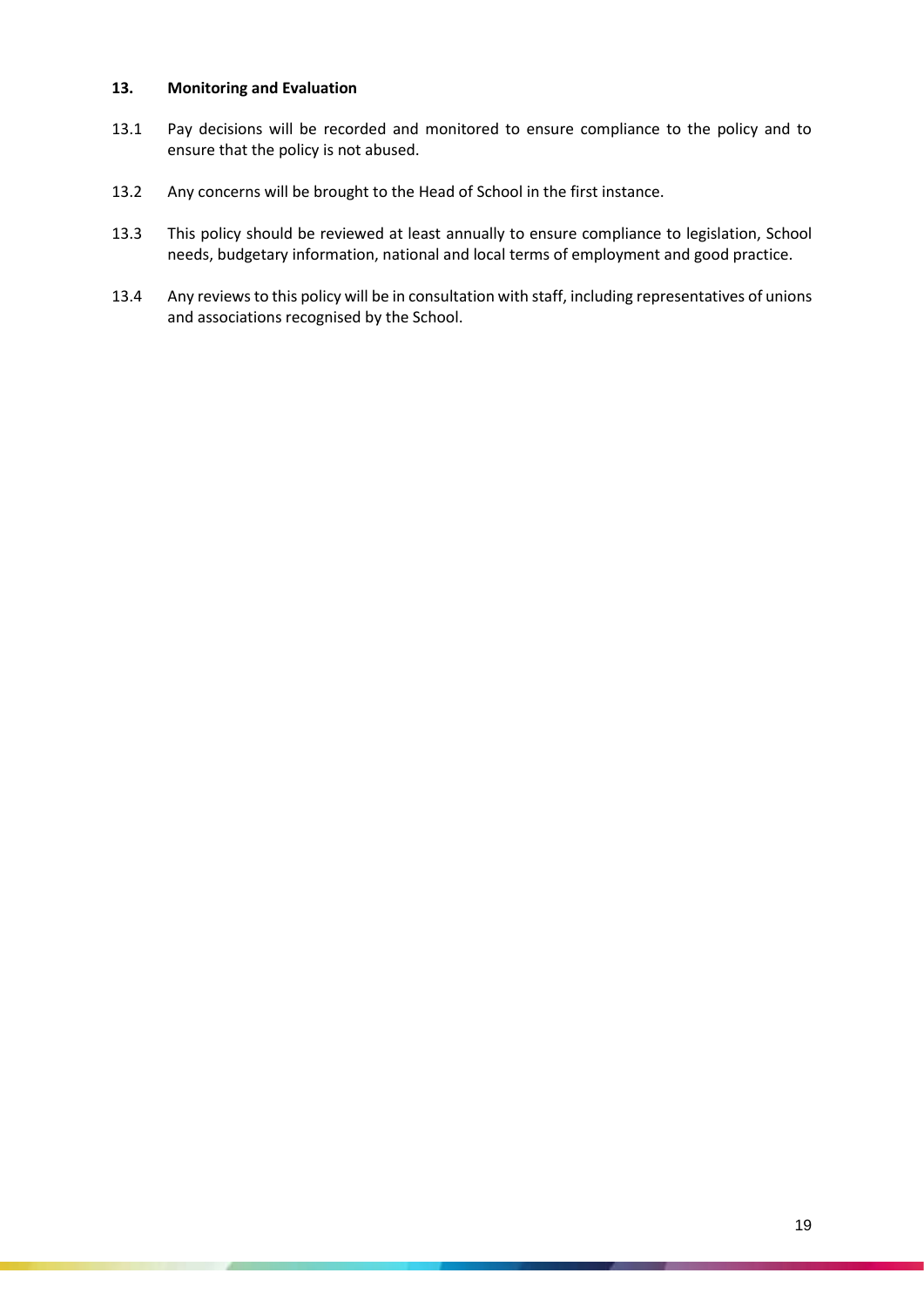Teaching salaries. All the following salaries will be those decided nationally by the pay negotiation bodies. The structure of these salaries is below. This demonstrates the Trust pay structure is in line with the recommendations from the JCC.

# **Unqualified teachers**

UQT 1

**Main Pay Scale for teachers** M1 to M6

### **Upper Pay Scale for teachers**

This arrangement differs from the national document, but retains the same values for both lower and upper limits. This arrangement split the total incremental figure, enabling a teacher to access a monetary uplift every year, through the UPR range.

UPS 1 UPS 1a UPS 2 UPS 2a UPS 3

### **Leadership Scale**

Leadership Scale points range from point 1 to point 43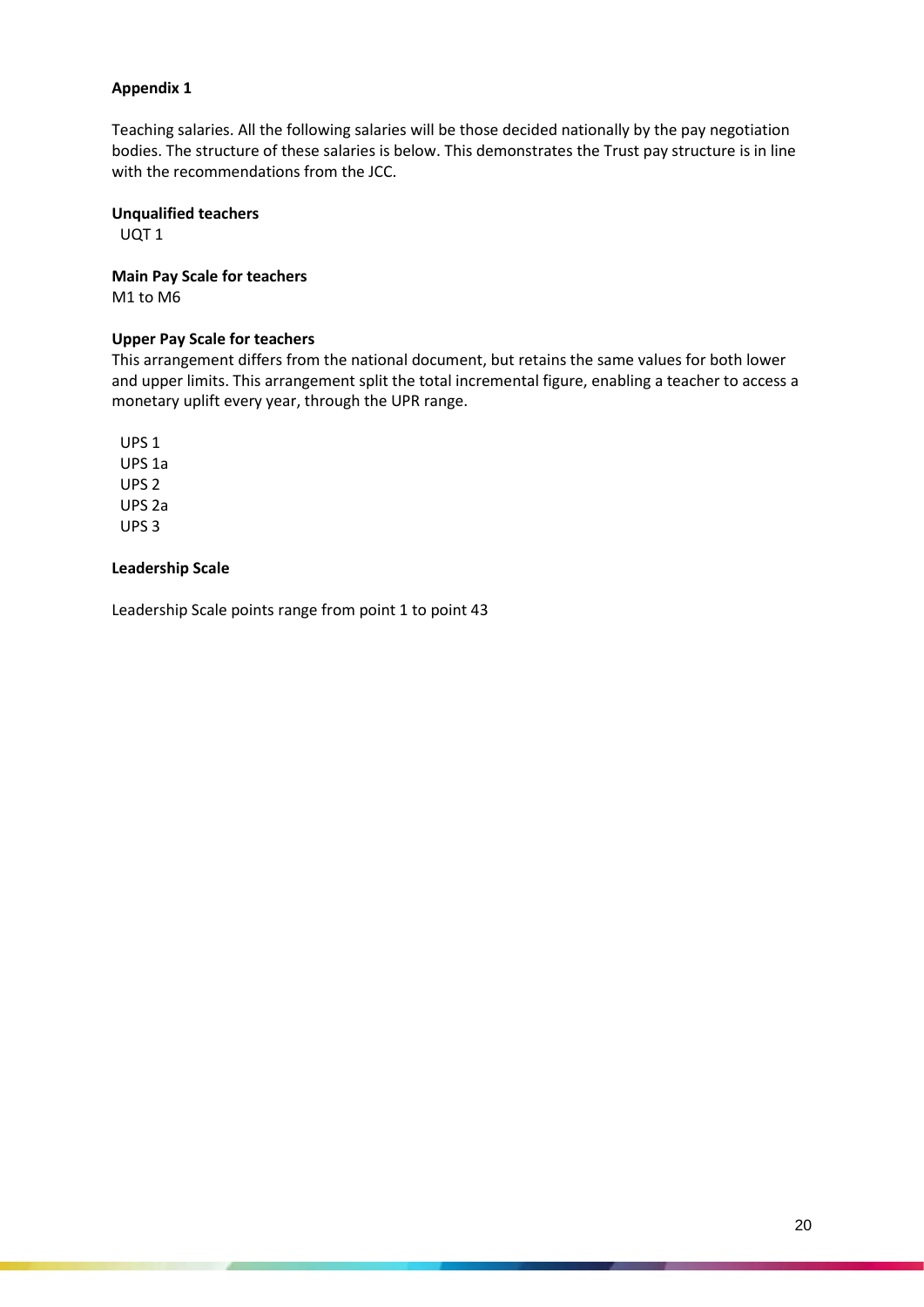# **Discretionary additional experience points for classroom teachers**

When placing a classroom teacher on the main scale, the Board will consider awarding an extra point, or points, on the scale in recognition of other relevant experience that would not attract mandatory experience points in the following circumstances:

- One point on the main scale for each year of service as a qualified teacher in a school, a city technology college, a city college for the technology of the arts or an independent school.
- One point on the main scale for each period of 2 years of service as a qualified teacher in an overseas school outside the European Economic Area or Switzerland in the maintained sector of the country concerned.
- One point on the main scale for each period of 2 years of service teaching in further education, including sixth form colleges.\*
- Up to one point on the main scale for each period of 2 years of service teaching in higher education.\*
- One point on the scale for each period of 3 years spent outside teaching but working in a relevant area. This might include industrial or commercial training, and experience with children/young people. This will be up to a maximum of 2 points.

In all cases the Board will have regard to equal pay considerations.

Other considerations:

- A 'year of employment' as a classroom teacher is defined by STPCD as a period, or periods, of employment amounting to at least 38 weeks in aggregate within the previous school year for a teacher employed by a local authority or maintained school.
- Mandatory points can no longer be awarded for years of employment as an unqualified teacher in the maintained sector, only on a discretionary basis (see above).

\* these points will only be awarded to teachers who are undertaking professional development to QTLS (Qualified Teacher Learning and Skills) and are currently members of the IfL (Institute for Learning)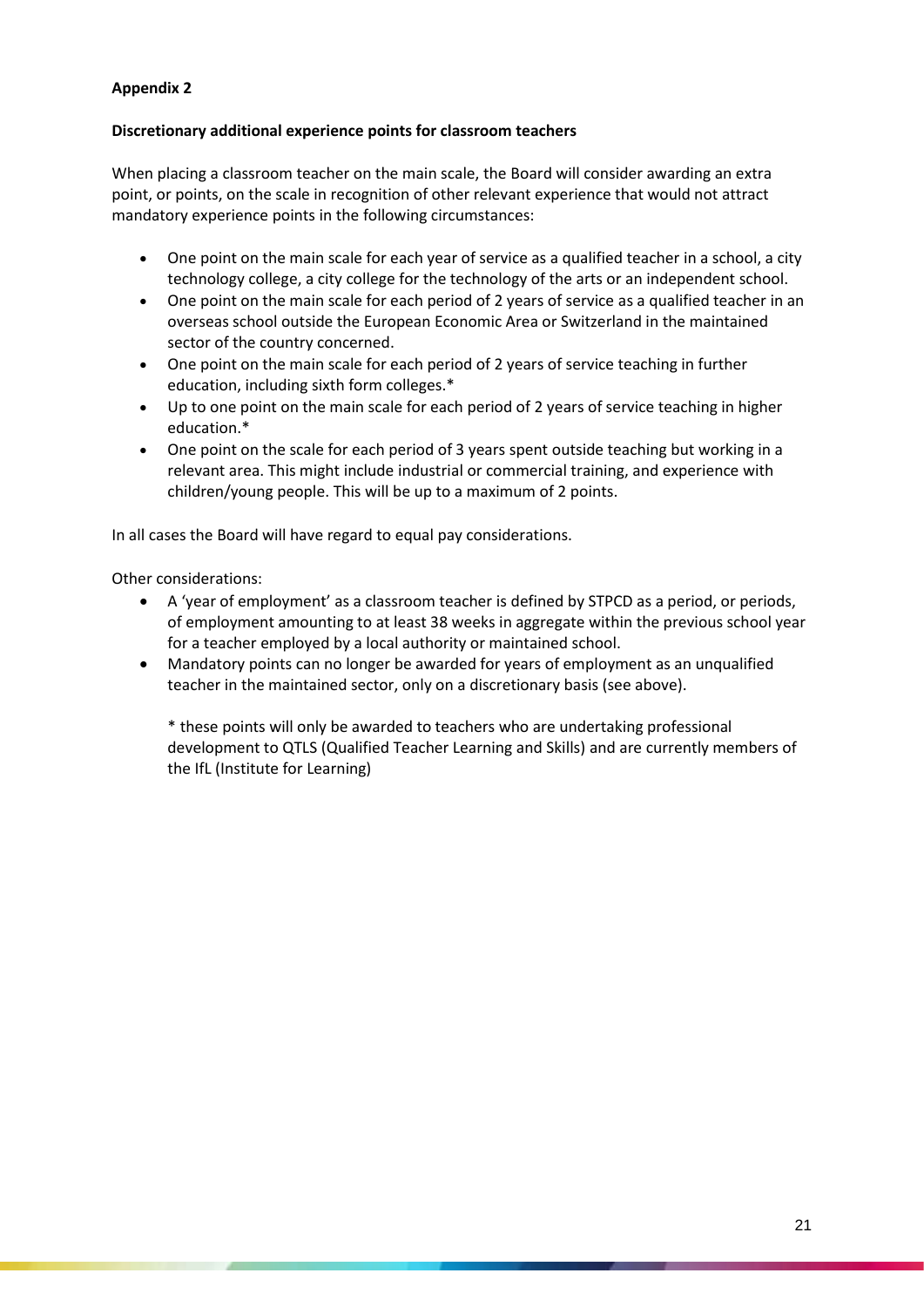# **Progression to UPS**

To progress to UPS 1 you must meet the following criteria:

- Currently be paid at MPS 2 or higher.
- Submit a letter of application which demonstrates the following criteria:
	- o **that you are highly competent in all elements of Teachers Standards and;**
	- o **that your achievements and contribution to the School are substantial and sustained.**
- Be able to provide evidence of two successful performance management (or appraisal) reviews.
- Be able to demonstrate that you consistently meet the Teachers' Standards (judged at Level 1 or 2 during performance management cycles).

Applications can only be made once a year, before 25 October annually, to the Head of School.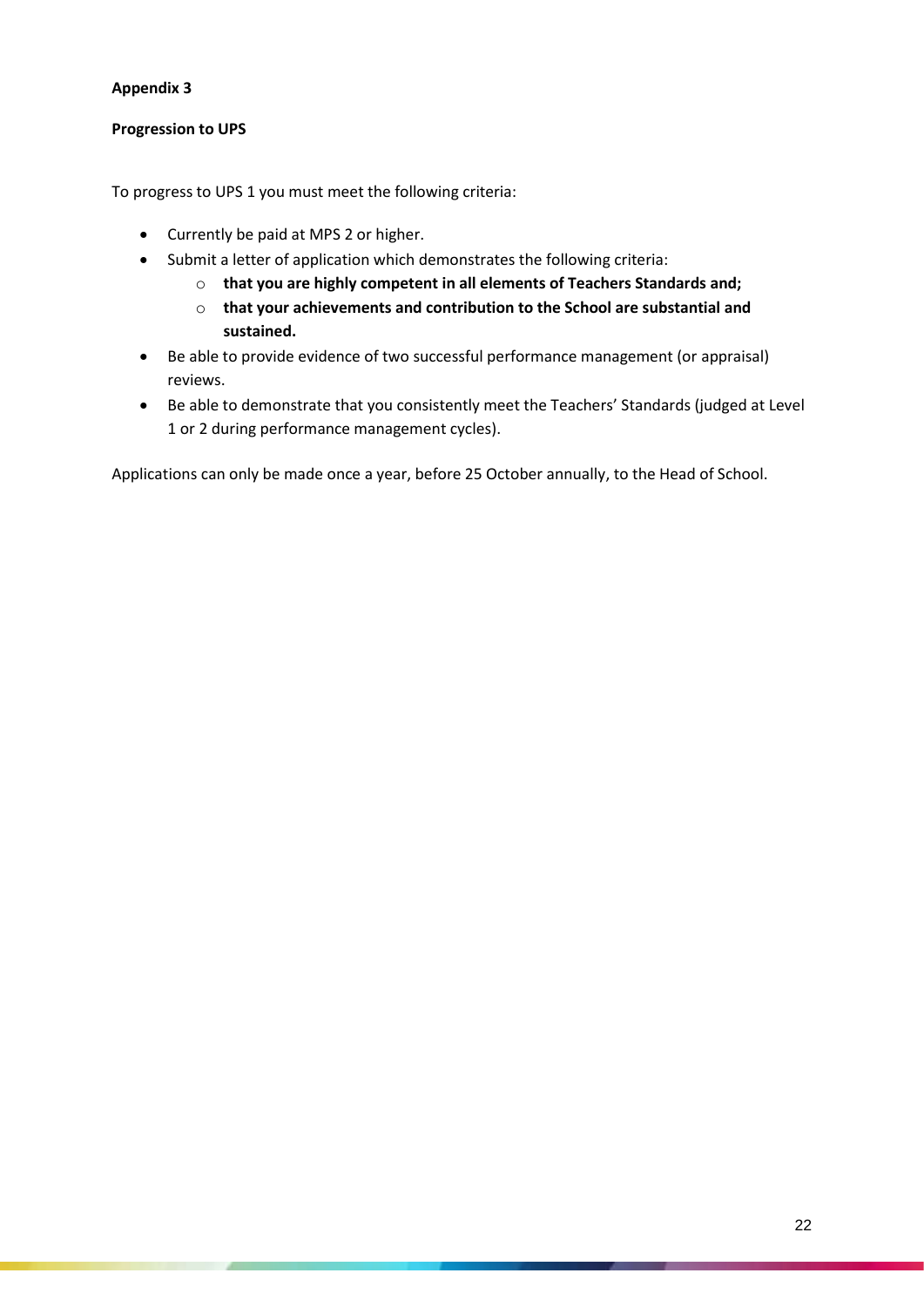# **Teaching and Learning Responsibility (TLR) Payments from 1 September 2020**

The values of TLR payments are set out below, based on September 2020 values (including 2.75% pay increase).

| <b>TLR</b> |       |
|------------|-------|
| 1a         | 8291  |
| 1c         | 11993 |
| 2a         | 2873  |
| 2b         | 3648  |
| 2c         | 5261  |
| 2d         | 7015  |
|            | 2241  |

All qualified teachers who have completed their NQT induction period are eligible for a TLR payment. TLR posts can be allocated through internal and external recruitment processes. To reflect the additional payments a TLR post carries, the post holder's job description will detail their formal responsibilities and time allocation.

# **TLR 3 Payments**

A TLR 3 payment is allocated to staff where the Head of School identifies a development need or initiative requiring a short to medium term input or block of work. The TLR is a fixed term post and will not run longer than one academic year. The TLR payments are split into two bands, the allocation / award of a specific band is dependent on the reach and complexity of the initiative they have been allocated. The allocation of a band, is the decision of the Head of School. The allocation of time to complete the initiative alongside the payment will assessed by the Head of School on a case by case basis. As with other TLRs, this payment is made through PAYE, therefore party to the usual deductions.

# **TLR 3 Funded Initiative Quality Assurance**

This work will be led by a senior leader, who will be accountable for the amount of work delegated to the member of staff and the quality assurance of the work undertaken by the TLR 3 post holder. The initiative will be analysed in line with the school's quality assurance of the school improvement plan.

#### **TLR 3 Scale**

| - |                           |
|---|---------------------------|
|   | วว 11<br>. <del>.</del> . |

# **Recruitment and Retention**

A teacher is eligible to receive a recruitment and retention allowance alongside a TLR payment (see Appendix 5).

# **Safeguarding of Permanent Positions Party to TLR Payments**

All teachers in receipt of a safeguarded payment will be allocated duties as reasonably considered appropriate and commensurate with the safeguarded sum, for as long as the teacher continues to be paid the safeguarded sum. Safeguarding is for a period of 3 years as defined by Standard Teachers Pay and Conditions Document. There is no contractual entitlement of support staff to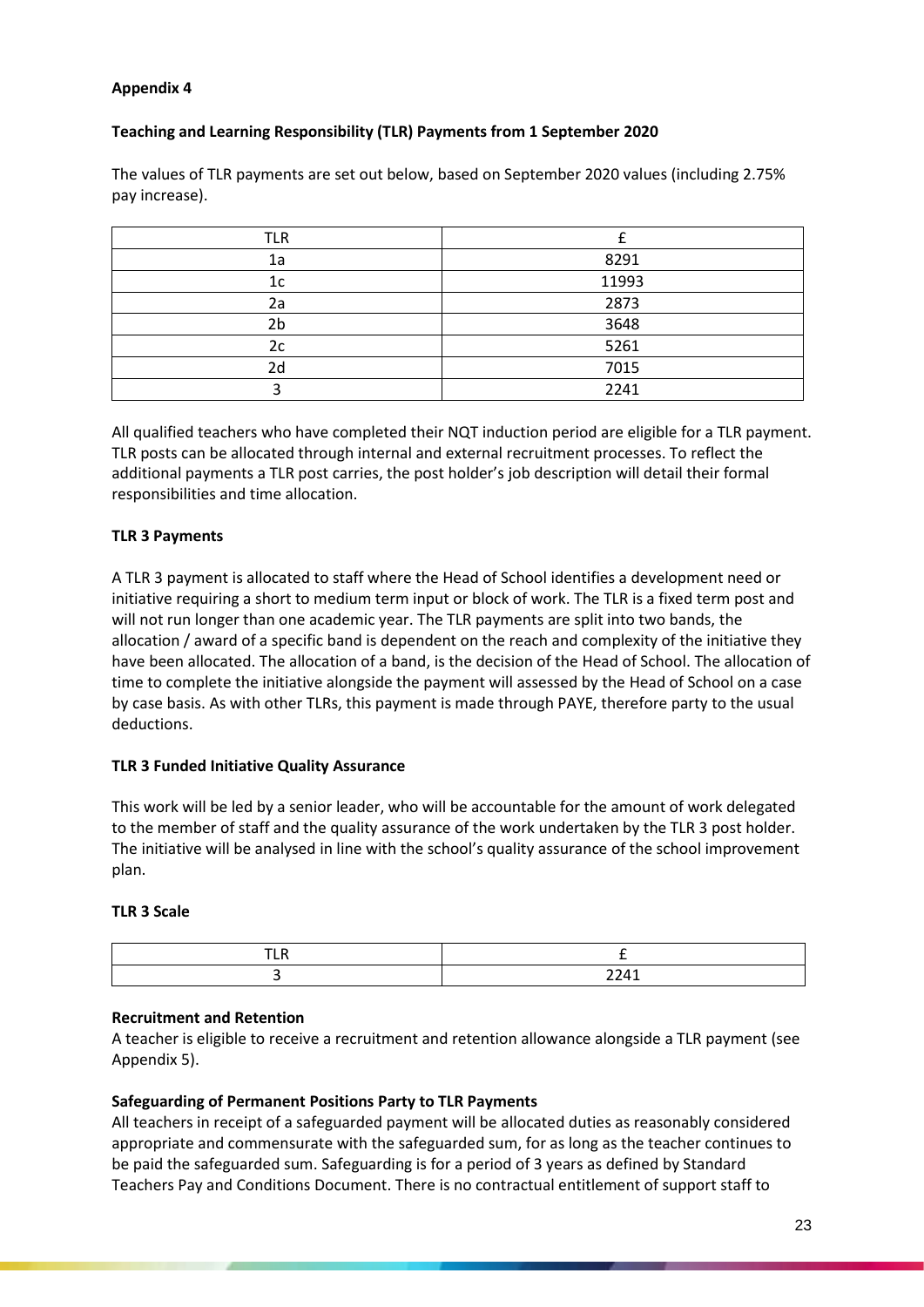safeguarding payments but they will be considered in cases where staff roles are changed as part of a restructuring process. It should be note that TLR 3 payments are not party to safeguarding.

#### **TLR payments Leading to the Leadership Scale**

Where it is deemed by the Head of School that, a member of staff needs further development on their appointment to a leadership role, before moving to the leadership scale, a TLR payment will be attributed that reflects the additional responsibility as well as the additional support required because of their experience. The TLR payment will be reviewed annually to lift within the scale, or if appropriate move onto the leadership scale.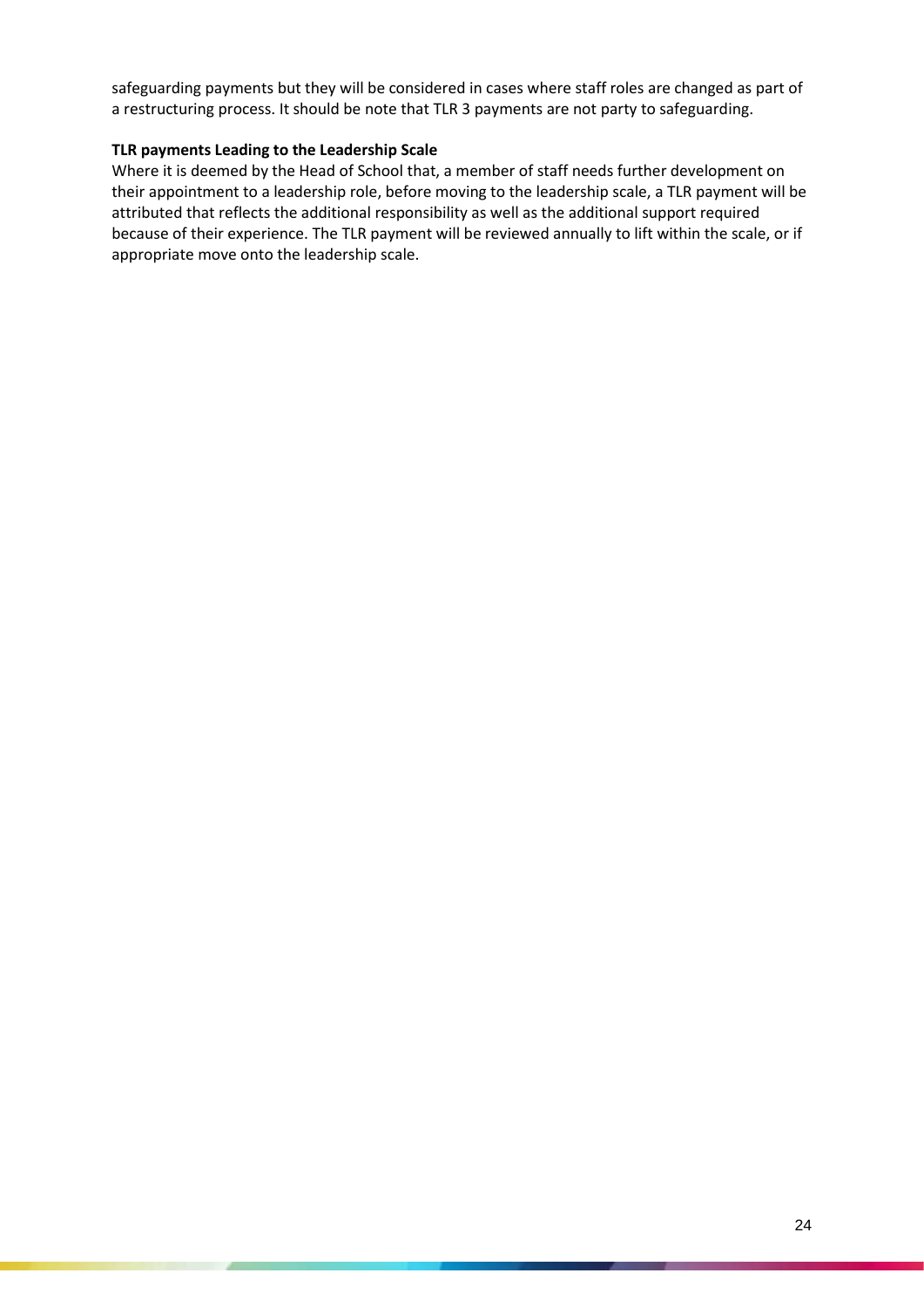#### **Recruitment and retention allowances**

When advertising a post, the Head of School may decide to advertise a 'Recruitment and Retention' payment. This is usually used for 'difficult to fill' posts.

This allowance is up to £5000 and is subject to the usual salary deductions. These payments are over and above national incentives.

Payments are made as part of a monthly salary through PAYE

Exceptions:

- The payment will not generally be offered to employees on a temporary/fixed term contract, where the initial period of employment is less than one year.
- The payment will not be offered to an employee whose recruitment has been agreed directly with an employment agency.
- This payment is not subject to safeguarding.

The school will seek repayment in the following circumstances:

- If the employee leaves the School's employment within 12 months the school will seek 100% of the allowance paid.
- If the employee leaves the School's employment within 24 months the school will seek 50% of the allowance paid.
- If the employee leaves the School's employment within 36 months the school will seek 25% of the allowance paid.

By signing their employment contract the employee abides by these conditions and agrees for any deductions to come from their final salary.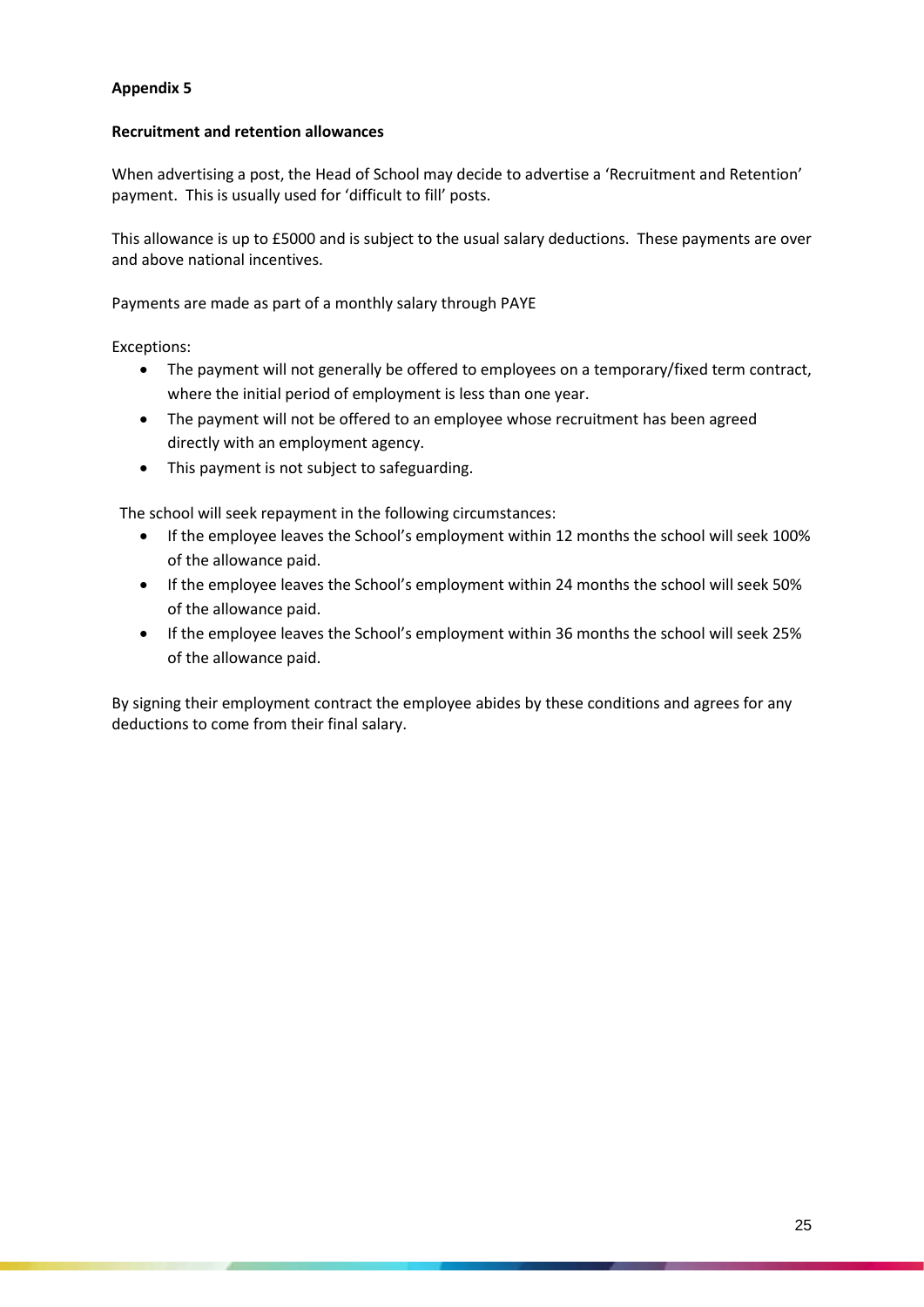**Other allowances and payments** (Please note all payments and allowances are subject to usual salary deductions.)

| <b>Nature of</b>                                                                          | <b>Description</b>                                                                                                                                    | <b>Payment specifics</b>                                                                                                                                                                                   | <b>Responsibility</b>                                          |
|-------------------------------------------------------------------------------------------|-------------------------------------------------------------------------------------------------------------------------------------------------------|------------------------------------------------------------------------------------------------------------------------------------------------------------------------------------------------------------|----------------------------------------------------------------|
| allowance/payment                                                                         |                                                                                                                                                       |                                                                                                                                                                                                            | for awarding                                                   |
| <b>Special Educational</b><br><b>Needs Allowance</b>                                      | Payment awarded to<br>classroom teachers who<br>are engaged wholly, or                                                                                | Please refer to STPCD for<br>details of payments.                                                                                                                                                          | Pay Committee                                                  |
|                                                                                           | mainly, in taking charge<br>of special classes for SEN<br>pupils.                                                                                     | Not currently applicable to<br>the School.                                                                                                                                                                 |                                                                |
| Continuing<br>Professional<br>Development (CPD)                                           | Staff who undertake<br>voluntary CPD outside<br>the school day may be<br>entitled to an additional                                                    | Payment based on<br>substantive daily/hourly<br>rate                                                                                                                                                       | Head of School/<br>Deputy Head of<br>School<br>responsible for |
|                                                                                           | payment.                                                                                                                                              | This only applies to<br>training time not<br>travelling.                                                                                                                                                   | CPD budget                                                     |
| Out of School                                                                             |                                                                                                                                                       | See appendix 7 and the staff handbook for details                                                                                                                                                          |                                                                |
| learning activities<br>(including school<br>trips, revision and<br>intervention sessions) |                                                                                                                                                       |                                                                                                                                                                                                            |                                                                |
| Overtime payments                                                                         | Payment for hours                                                                                                                                     | Overtime is paid only to                                                                                                                                                                                   | Head of School /                                               |
|                                                                                           | worked in addition to<br>contracted hours.                                                                                                            | support staff, in line with<br>the rates (in force at the<br>time staff were TUPEd<br>from the predecessor<br>school). Overtime must be<br>pre-authorised prior to<br>undertaking the additional<br>hours. | <b>CFO</b>                                                     |
| Lunch duty                                                                                | Payment to all teaching<br>and support staff who<br>volunteer to fulfil<br>lunchtime supervision on<br>a regular rota basis (the<br>Dinner Duty Rota) | Currently £10 for the<br>'lead' supervisor on each<br>day and £7 for the whole<br>40 minutes for all others.                                                                                               | <b>Head of School</b><br>$/$ CFO                               |
| Lunch Allowance                                                                           | Non-monetary payment<br>to teaching and support<br>staff to supervise lunch<br>times.                                                                 | Credit for restaurant<br>added to individual staff<br>accounts. Please note this<br>can only be used in the<br>School restaurant, it has<br>no cash value.                                                 | Head of School                                                 |
| Temporary<br>responsibility                                                               |                                                                                                                                                       | Please see section 6 of the main policy.                                                                                                                                                                   |                                                                |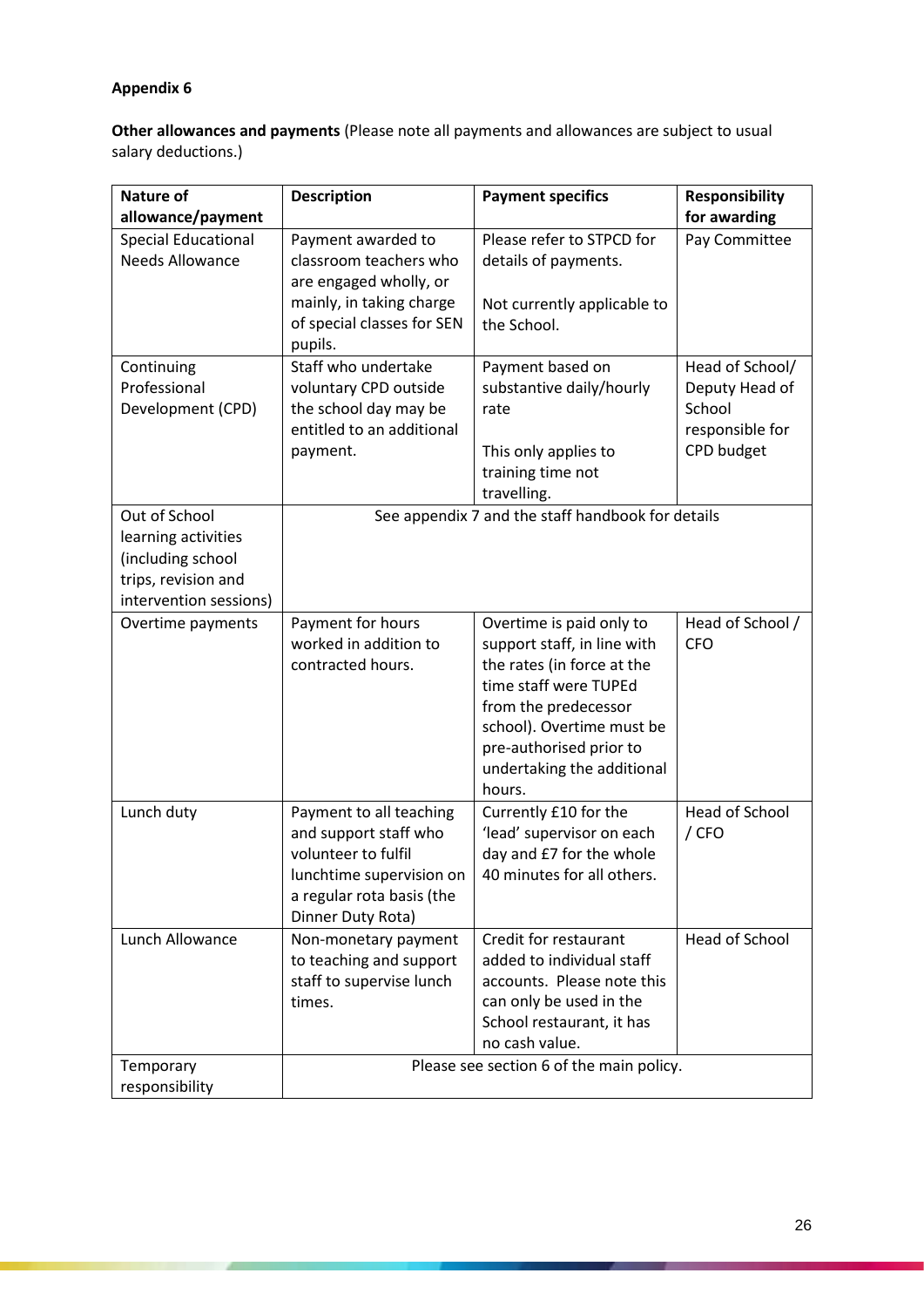#### **The Trust's additional payment calculations**

### **7.1 Support Staff**

| <b>Daily Rate</b> | <b>Hourly rate</b>    |
|-------------------|-----------------------|
| FTE Salary / 195  | FTE Salary / 195 / 37 |

Any member of the support staff who come into work over the holidays or weekends in excess of their contracted hours will need to agree it with both their Line Manager and the Chief Financial Officer (CFO).

### **7.2 Extracurricular activities**

7.2.1 Teaching staff are not eligible for additional payment for extracurricular activities and school trips, which run outside of normal school hours, including overnight stays, weekends and trips which occur in the school holidays.

7.2.2 Payment for support staff who are attending extracurricular events will only be considered if these events occur on a weekend, during the school holidays and/or include an overnight stay. If you do not have formal agreement from the Chief Financial Officer to work the additional hours then payment will be refused. The tariff for these payments is below:

### **Extracurricular events/trips tariff**

| Daily rate on weekends or during holidays | £35 |
|-------------------------------------------|-----|
| Overnight supplement                      | £15 |

Teaching Assistants accompanying SEN students on day trips will be paid their normal hourly rate but details are to be confirmed beforehand with the Chief Financial Officer to avoid confusion when timesheets are presented.

# **Appendix 8**

#### **Trust Central Staff Pay**

#### **CEO Pay**

8.1 The Board should determine (through the Board appointed CEO Pay Committee) the salary for the CEO when they propose to make a new appointment or at any time, if they consider it necessary to retain a CEO or in light of Trust growth.

8.2 The CEO must demonstrate sustained high quality of performance and will be subject to a review of performance against performance objectives before any performance points are awarded.

8.3 The CEO pay and benefits must represent good value for money and must be justifiable in relation to the public sector market, as evidenced in a benchmarking exercise conducted during the CEO performance review.

8.4 The Academies Financial Handbook states that: Provisions should be made under the contract of employment to revise salaries where the financial position of the trust deteriorates due to poor